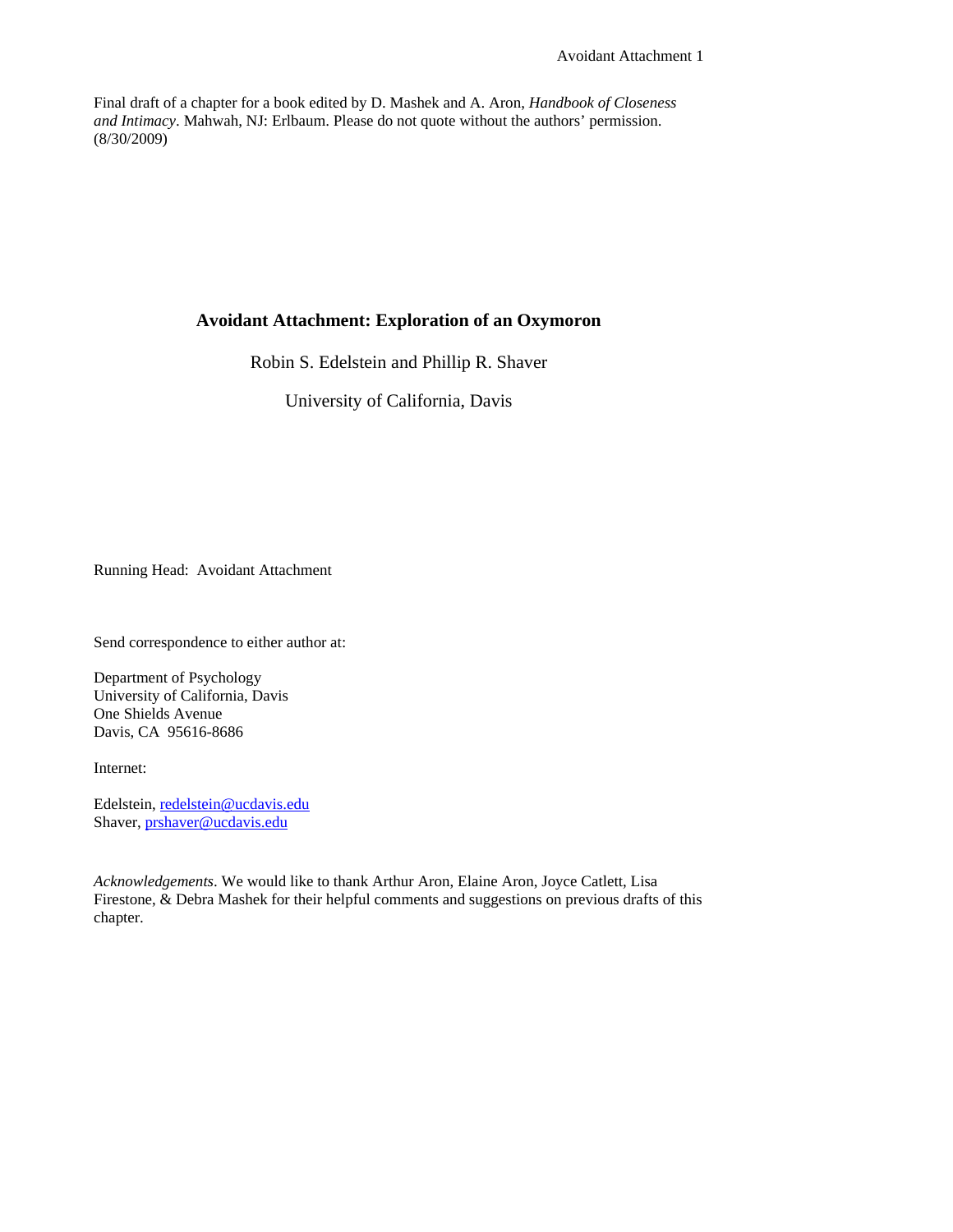### Exploration of an Oxymoron: Avoidant Attachment

To say of a child that he is attached to, or has an attachment to, someone means that he is strongly disposed to seek proximity to and contact with a specific figure and to do so in certain situations, notably when he is frightened, tired, or ill. (Bowlby, 1982, p. 371)

 The metaphor of attachment, which John Bowlby (1969) used to characterize the emotional bond between an infant and his or her primary caregiver, implies proximity, affection, and being "fastened on" (Oxford American Dictionary, 1980). How then could an attachment be "avoidant"? How could a magnet attracted to iron at the same time be repelled by it? Although the imagery seems improbable, one of Ainsworth's major categories of infant attachment to mother was *avoidant*. This designation was based on the infant's behavior in a laboratory assessment procedure, the "strange situation" (Ainsworth, Blehar, Waters, & Wall, 1978).

 The strange situation was based on the assumption that even a brief separation from a caregiver in an unfamiliar setting would activate an infant's attachment system (the innate behavioral system assumed by Bowlby, 1982, to regulate closeness to a caregiver or attachment figure) and heighten attachment behaviors (e.g., crying, following, clinging). And in fact a majority of infants in the strange situation become preoccupied and upset when their caregiver quietly leaves the room, and then seek proximity to the caregiver when he or she returns. Avoidant infants, however, do not appear distressed by their caregiver's departure and do not display attachment behaviors when he or she returns. These infants actively create *distance* from caregivers by turning away or ignoring their greetings.

Ainsworth's home observations revealed that mothers of avoidant infants were emotionally unexpressive, discouraged close physical contact, and were likely to reject or ignore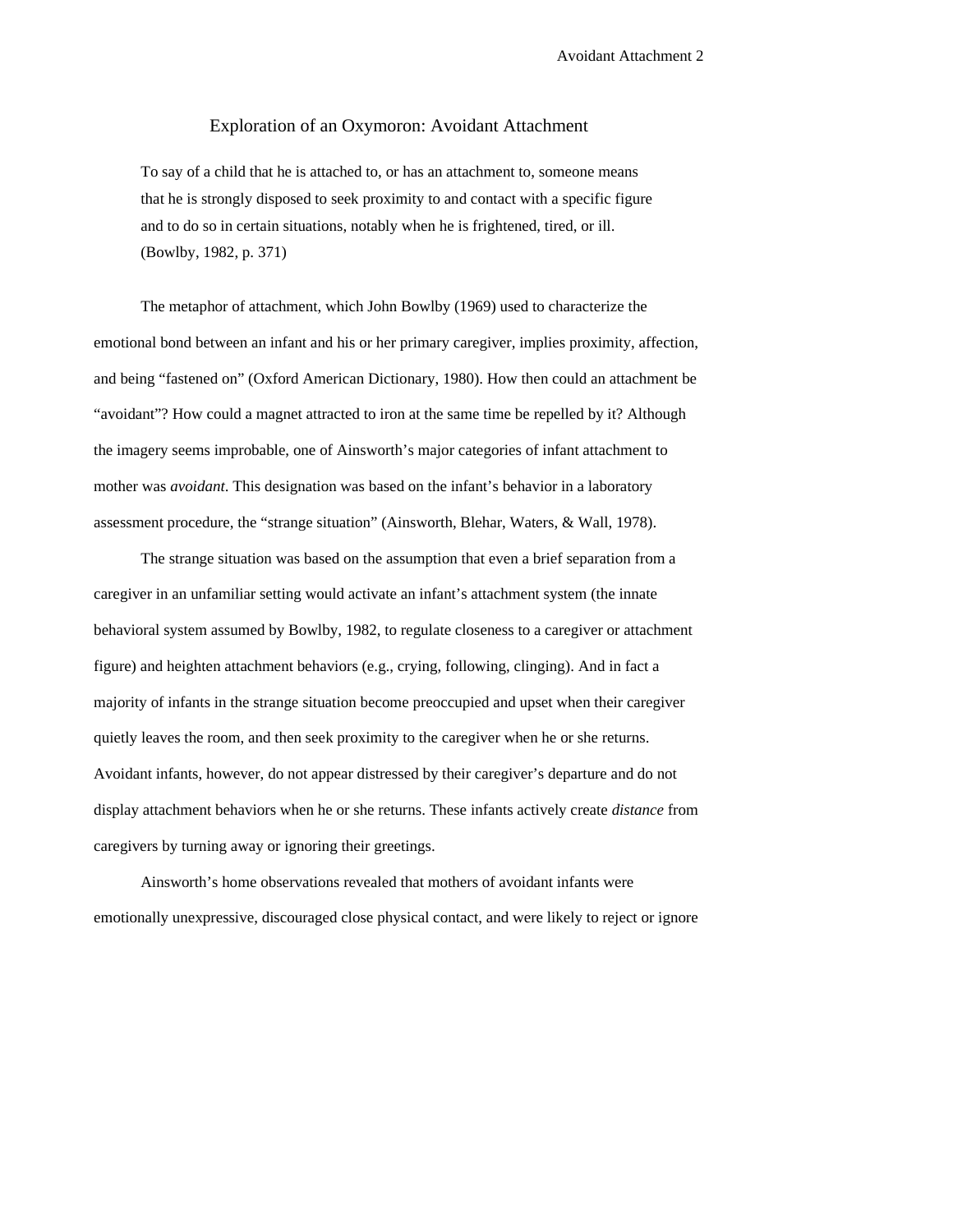their infants' bids for comfort when the infants were distressed (Ainsworth et al., 1978). Over time, these infants were hypothesized to develop an adaptive strategy of minimizing attachment behavior and displays of distress to avoid punishment, distancing, or rejection on the part of primary attachment figures who were uncomfortable with closeness. In other words, avoidant infants have learned to "deactivate" their attachment systems as a defensive strategy to prevent further distress. The defensive nature of this behavior is confirmed by evidence that avoidant infants do maintain proximity to caregivers in non-threatening situations (Grossmann, Grossmann, & Schwan, 1986) and, despite the outward appearance of indifference, show heightened physiological arousal during separations (Spangler & Grossmann, 1993; Sroufe & Waters, 1977).

In adulthood, attachment is generally assessed not through observation, as in the Strange Situation, but rather with self-report or interview measures (see Crowell, Fraley, & Shaver, 1999, for a review). Nevertheless, there are striking parallels between the behavior of avoidant infants and that of adults classified as avoidant. Both avoidant infants and adults appear to defensively regulate proximity to close others when they themselves or their partners are threatened or stressed (e.g., Edelstein et al., in press; Fraley & Shaver, 1998; Mikulincer, Florian, & Weller, 1993; Simpson, Rholes, & Nelligan, 1992). Like avoidant infants, avoidant adults inhibit expressions of distress (Fraley & Shaver, 1997) and minimize displays of attachment behavior toward romantic partners (Fraley, Davis, & Shaver, 1998). Adults with an avoidant attachment style seem to be less emotionally close to romantic partners, to self-disclose less (Anders & Tucker, 2000; Mikulincer & Nachshon, 1991), to dislike physical and emotional intimacy (Fraley et al., 1998), and to grieve less following a breakup compared to nonavoidant adults (Fraley & Shaver, 1999). These findings suggest that avoidant individuals may maintain physical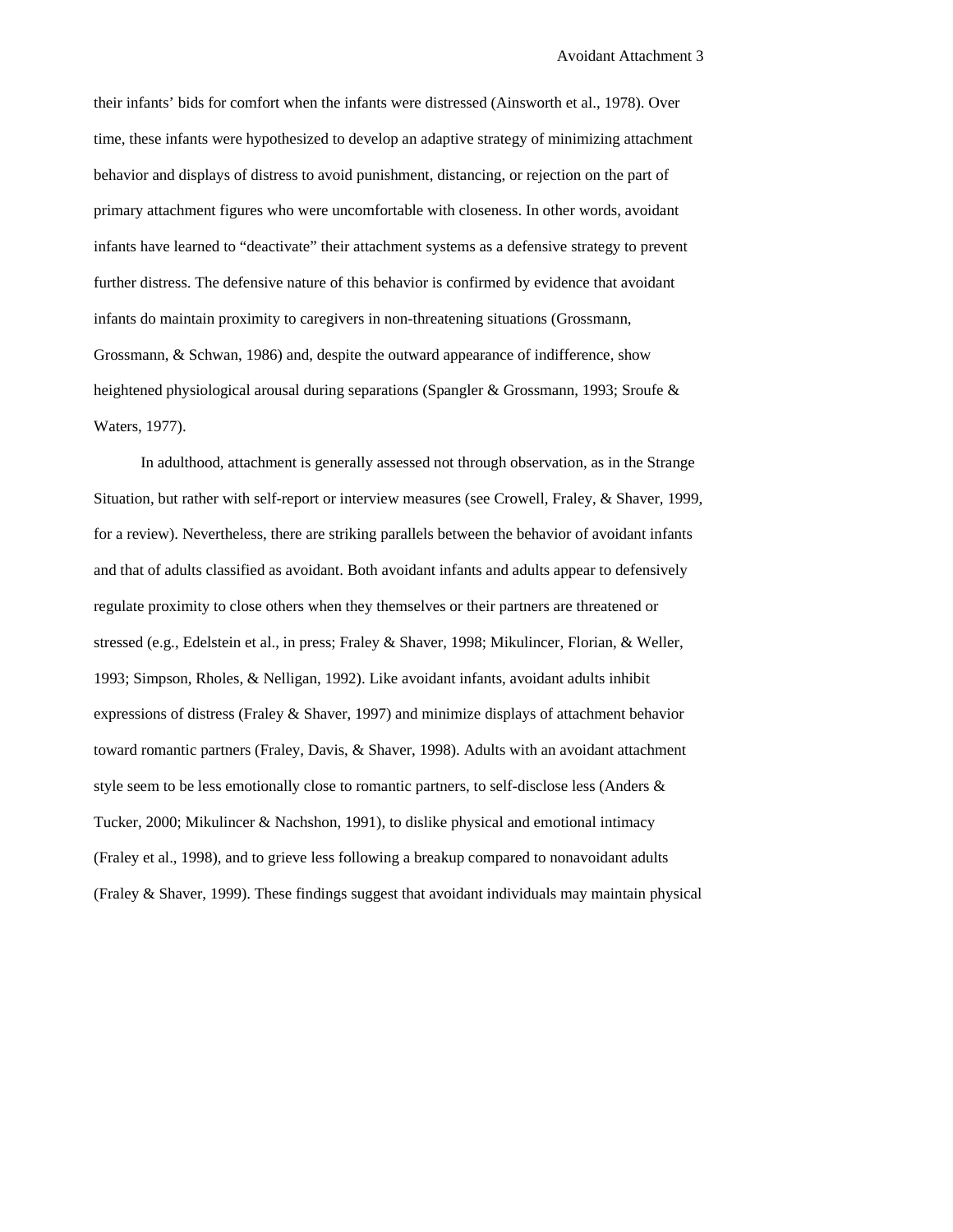and psychological distance from romantic partners as a way to prevent attachment system activation, thereby preventing the rejection, punishment, or distress they have learned to associate with close relationships.

Recent research provides further evidence for the defensive nature of avoidant adults' responses to threat: Whereas nonavoidant individuals show increased accessibility of mental representations of attachment figures when primed subliminally with attachment-related threat words (e.g., "separation") as well as more general threat words (e.g., "failure"), avoidant individuals show heightened accessibility of mental representations of attachment figures only in response to general threats. When they are primed with attachment-related threats (e.g., "separation"), avoidant individuals actually *inhibit* mental representations of their attachment figures (Mikulincer, Gillath, & Shaver, 2002). In other words, discomfort with closeness and reliance on close relationship partners may occur primarily under certain specifiable conditions of attachment-related threat (e.g., loss, separation, rejection), which may remind an avoidant person, perhaps unconsciously, of situations in which he or she was punished for expressing attachment needs and seeking closeness.

In this chapter, we are particularly interested in the interpersonal and intrapsychic dynamics of avoidance in adulthood, and how these dynamics play out in the context of close relationships. Although the topic of adult attachment has received considerable attention in recent years (e.g., Cassidy & Shaver, 1999; Simpson & Rholes, 1998), relatively few comprehensive reviews of avoidance per se exist (but see Cassidy & Kobak, 1988; Fraley et al., 1998; Main, 1981). Thus, we will provide a systematic review of the theoretical and empirical literature on avoidant attachment and attempt to answer the following questions: (1) How does avoidant attachment work, both intrapsychically and interpersonally (i.e., behaviorally)? (2) How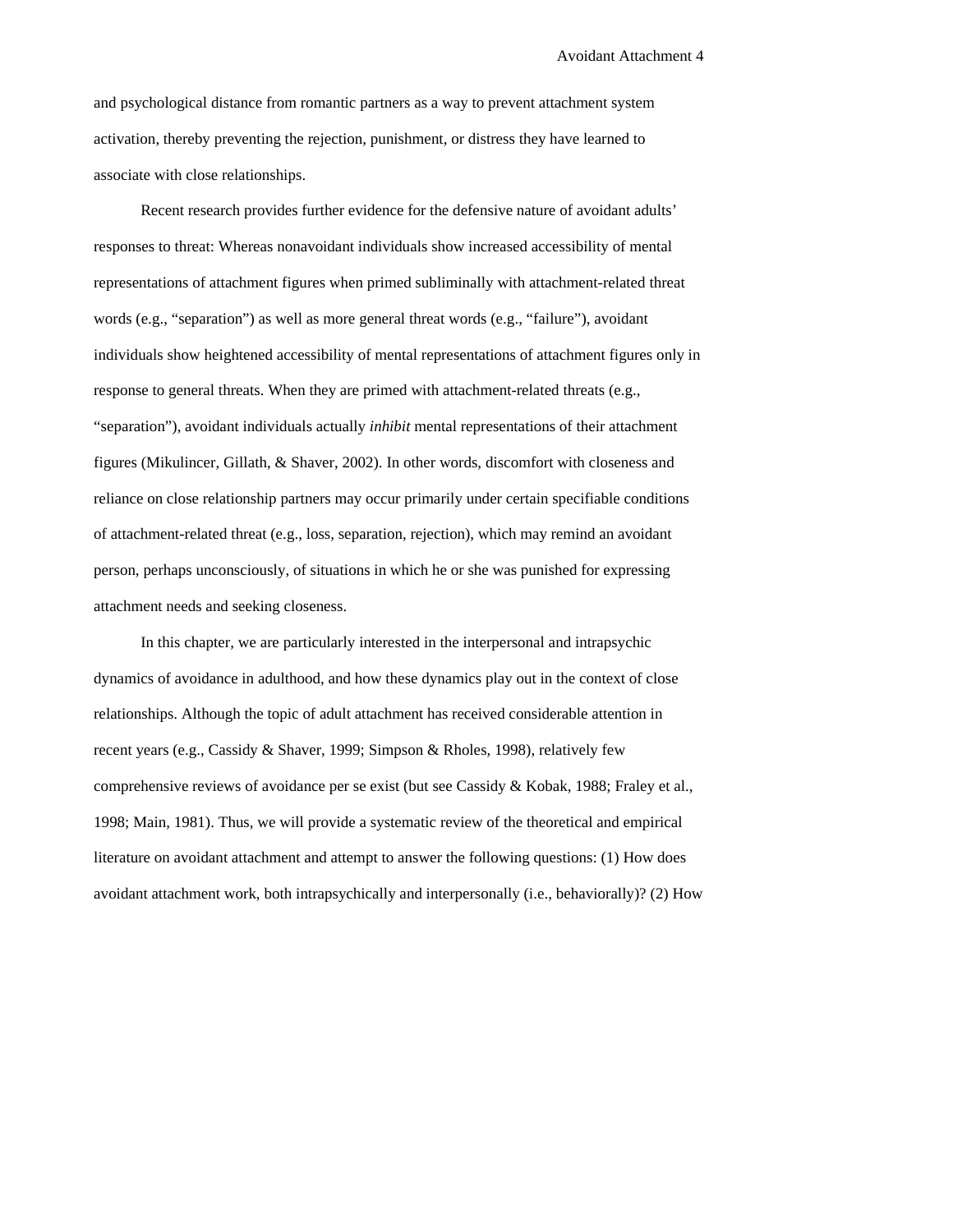does avoidant attachment differ from secure attachment? (3) Are avoidant individuals really "attached" in a measurable sense? (If not, given their wariness concerning closeness and intimacy, what are they doing in long-term relationships?) (4) Are avoidant adults truly "insecure," or can avoidance 'work' smoothly as a style of relating to others? (5) Can avoidance be transformed into security? By addressing these questions in the context of a book about closeness and intimacy, we hope to shed light on the distinction between secure and insecure approaches to intimacy and dependency, or interdependence, in close relationships. We will begin by describing the normative function of the attachment behavioral system in adulthood, followed by a discussion of individual differences in the way this system is organized and regulated. Next, we will consider the unique features of avoidant attachment as they relate to interpersonal closeness and intimacy, including the ways in which avoidant individuals regulate psychological and physical closeness to others.

By "close" and "intimate" we mean both physical closeness and intimacy – spending a lot of time with a relationship partner, having an extensively interdependent relationship, and being physically intimate (e.g., touching, hugging, kissing, caressing, having sexual relations) – and psychological intimacy: being very familiar with each other and being able to talk with each other about personal feelings, wishes, and needs. When closeness and intimacy are considered within the purview of attachment theory, one thinks naturally of the kinds of closeness and intimacy experienced in an infant-mother relationship, where the infant is held by the mother, often nurses from her breasts, is kissed, hugged, and tickled by her, and is bathed and has diapers changed by her. The infant falls asleep in the mother's lap or on her shoulder and may sleep next to her or on top of her in bed. The mother, for her part, experiences intense feelings of caring and affection for the infant while having the infant literally and figuratively attached to her presence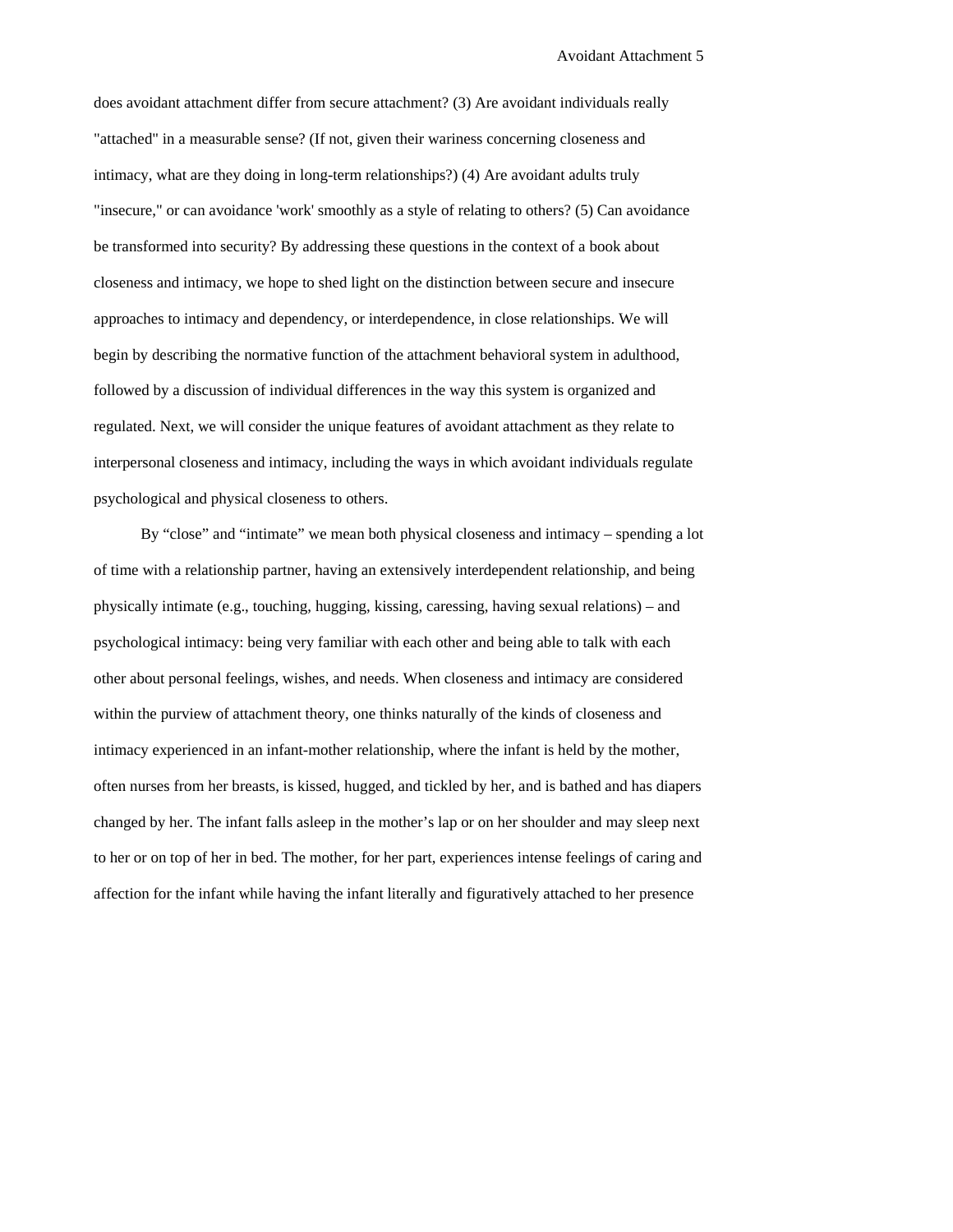and her body. As the infant matures, he or she will have an increasingly complex mind and imagination, which can be shared with close relationship partners. By adolescence and adulthood, perhaps the primary form of intimacy is psychological, but the physical aspects should not be underestimated. Anyone who has carried on a long-term relationship both by email and in person knows that both modes of communication have their intimate aspects, but if one had to be abandoned in favor of the other, e-mail would usually be the loser.

#### *The Attachment Behavioral System*

According to Bowlby (1982), the mechanism driving attachment behavior across the lifespan is the attachment behavioral system, one of several behavioral systems (e.g., caregiving, exploration, affiliation, sexual mating), evolved to promote survival and reproductive fitness. The attachment system is automatically activated by experiences of danger or threat; in response, proximity-seeking and other attachment behaviors (e.g., clinging, crying, following) are intensified. These behaviors are adaptive in that they promote proximity to attachment figures, which in turn facilitates the threatened individual's immediate protection and ultimate survival. A central function of the attachment behavioral system is therefore the regulation of proximity (which is one form of closeness) to attachment figures according to perceived threat: When threat or stress is high, closeness and protection are necessary for survival and are particularly desired. When threat or stress is low, the attachment system is not normally activated, thus closeness may be less essential.

The regulation of proximity is central to attachment relationships in adulthood as well. Although more directly concerned with the infant-caregiver bond, Bowlby (1982) proposed that the attachment behavioral system remains influential throughout the lifespan. The normative motivation to establish affectional bonds with others, combined with the caregiving and sexual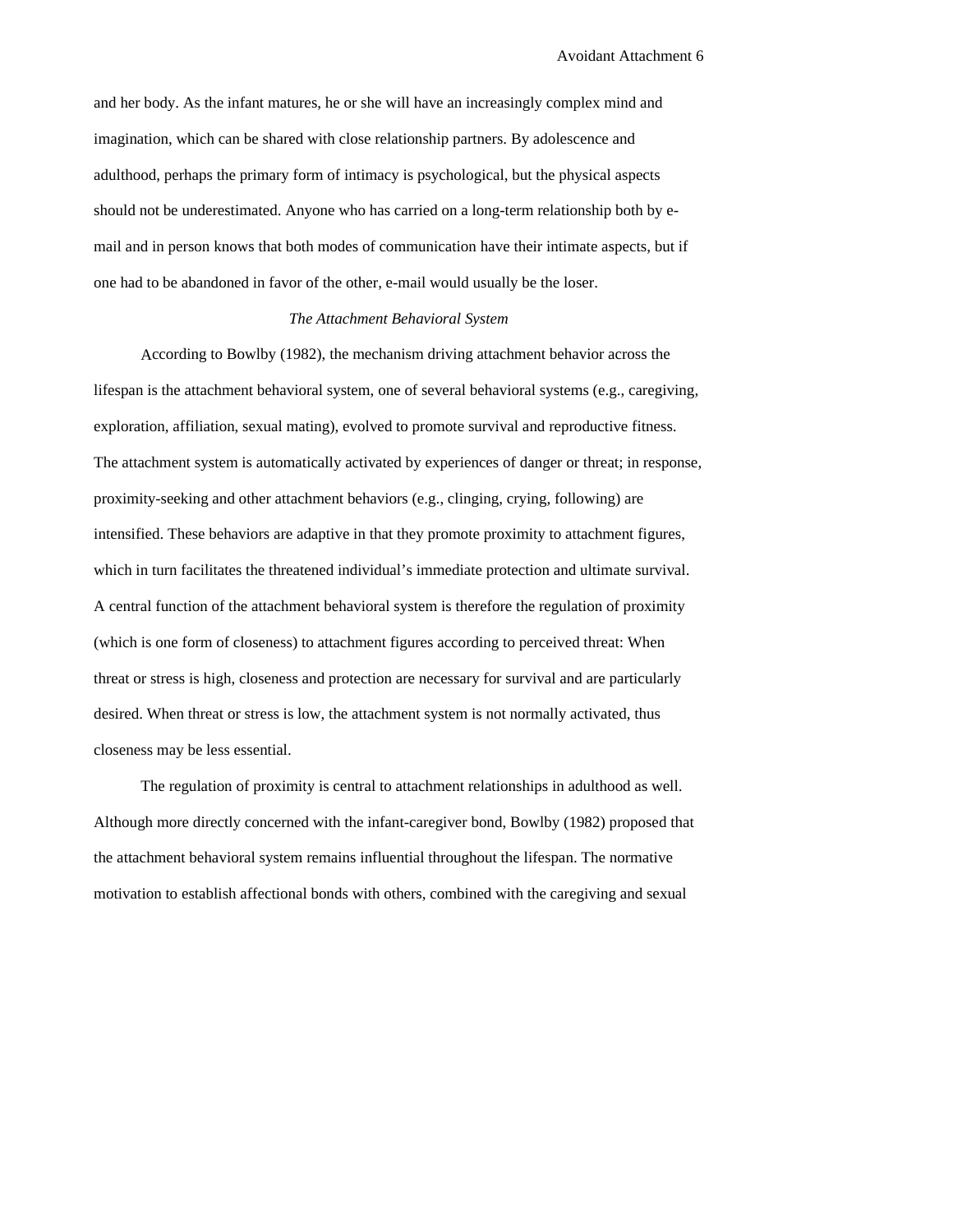behavioral systems, contributes to the formation and maintenance of adult romantic relationships (Fraley & Shaver, 2000; Shaver, Hazan, & Bradshaw, 1988). Based in part on this hypothesis, an extensive research effort has been devoted to the nature, function, and dynamics of attachment relationships in adulthood, including adult romantic relationships. Results from these studies reveal a number of similarities between certain aspects of infant-caregiver relationships and adult romantic relationships. For example, both infants and adults tend to seek support, comfort, and proximity to attachment figures when threatened and are likely to protest separations from attachment figures (Ainsworth et al., 1978; Fraley & Shaver, 1998; Simpson et al., 1992). These findings are consistent with the idea that the attachment system is a human behavioral system motivating individuals across the lifespan to establish bonds with caregivers and other attachment figures (Bowlby, 1982).

Researchers have provided further empirical support for the normative functioning of the attachment system in adults (e.g., Mikulincer, Birnbaum, Woddis, & Nachmias, 2000; Mikulincer & Arad, 1999; Mikulincer & Shaver, 2001). For instance, Mikulincer et al. (2000) subliminally exposed individuals to threatening words such as "failure," "illness," "death," and "separation," presumed to activate attachment-related thoughts and emotions, and measured their lexical decision times to attachment-related words reflecting both proximity and distance, such as "closeness" and "abandonment." The closeness-related words became more accessible for all subjects, regardless of differences in security, suggesting that threats to the attachment system automatically activate thoughts related to proximity seeking.

Similarly, Mikulincer et al. (2002) found that attachment-related threats increased the cognitive accessibility of mental representations of attachment figures compared to nonattachment figures: Subliminal priming of "failure" facilitated reaction times to the names of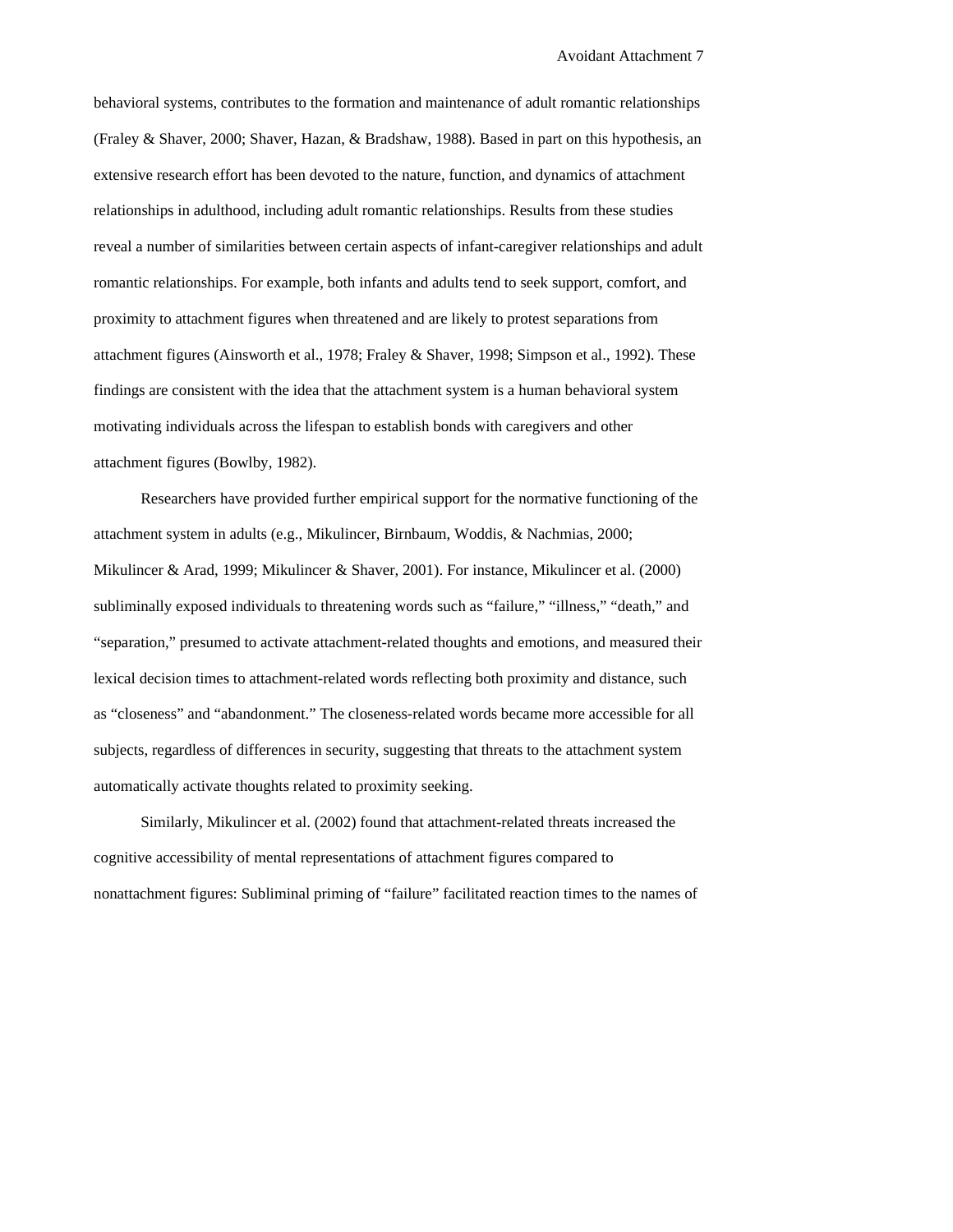attachment figures in lexical decision tasks for all subjects, regardless of differences in security. In a Stroop color-naming task, the threatening primes resulted in increased color-naming interference for the ink colors in which names of attachment figures were printed, reflecting the increased mental accessibility of attachment figures' names. In contrast, threatening primes did not increase the accessibility of nonattachment figures' names, nor did neutral primes influence reaction times for the names of attachment figures or nonattachment figures.

Results from these studies suggest that there are at least two normative reactions to attachment-related threats: heightened activation of the attachment system (as evidenced by increased accessibility of mental representations of attachment figures) and a heightened desire to establish proximity to close others (as evidenced by increased accessibility of words related to closeness and security). That neither of these responses appears to be moderated by individual differences in attachment security suggests that they are universal, at least in the populations studied thus far. However, as we discuss in the following section, individual differences do play a role in the way these reactions get played out in mentation and behavior.

#### *Individual Differences in Adult Attachment*

Despite the normative motivation to maintain proximity to protective caregivers and form close emotional bonds with them, experiences with attachment figures influence the way this motivation is experienced and expressed, including an individual's comfort with, desire for, and striving for closeness. For instance, repeated experiences with an attachment figure who rebuffs or punishes displays of distress and attachment behavior may eventually lead an individual to inhibit such behavior, thereby decreasing opportunities for closeness. In contrast, an inconsistently responsive attachment figure may inadvertently elicit a heightened desire and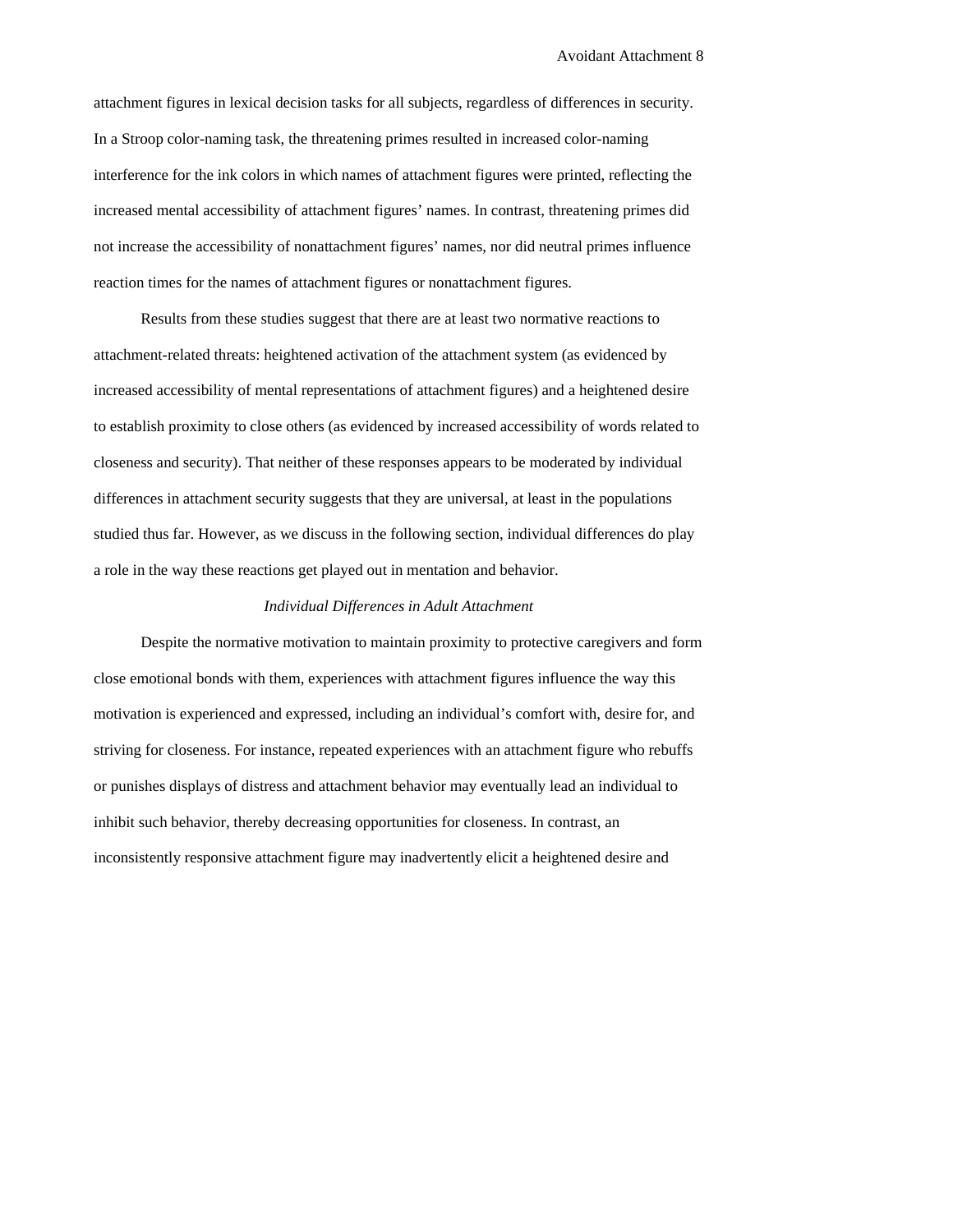striving for closeness on the part of a person who is trying to assure reliable attention to attachment needs.

Recent research suggests that individual differences in adult attachment, which are related to these kinds of interpersonal experiences, are best characterized by a person's placement on two relatively independent continuous dimensions, attachment-related *anxiety* and *avoidance*, rather than by the person's placement into a discrete category (Fraley & Waller, 1998). These dimensions are conceptually similar to those underlying Ainsworth's infant attachment patterns (Ainsworth et al., 1978, Figure 10, p. 102; Brennan, Clark, & Shaver, 1998): The anxiety dimension concerns the extent to which the attachment system is activated by environmental and interpersonal stressors. Anxious infants and adults are overly concerned with fears of abandonment and rejection, and as a result tend to be especially vigilant regarding the whereabouts of attachment figures (Ainsworth et al., 1978; J. Feeney, 1998). Adults high on the anxiety dimension are more easily distressed by brief separations from attachment figures (J. Feeney & Noller, 1992; Fraley & Shaver, 1998) and often do not feel that their needs for closeness are satisfied by relationship partners (Hazan & Shaver, 1987).

The avoidance dimension concerns the regulation of attachment behavior in anxietyproducing situations. Avoidance in infancy as well as in adulthood appears to reflect deactivation or inhibition of the attachment system (Cassidy & Kobak, 1988), resulting in infrequent displays of proximity seeking and other attachment behaviors. Adults high on the avoidance dimension report discomfort with close relationships and find it difficult to depend on close others. Their relationships with others are characterized by low levels of interdependence, trust, and commitment (Levy & Davis, 1988; Simpson, 1990)

Individuals who score low on both dimensions (i.e., who are classified as secure) are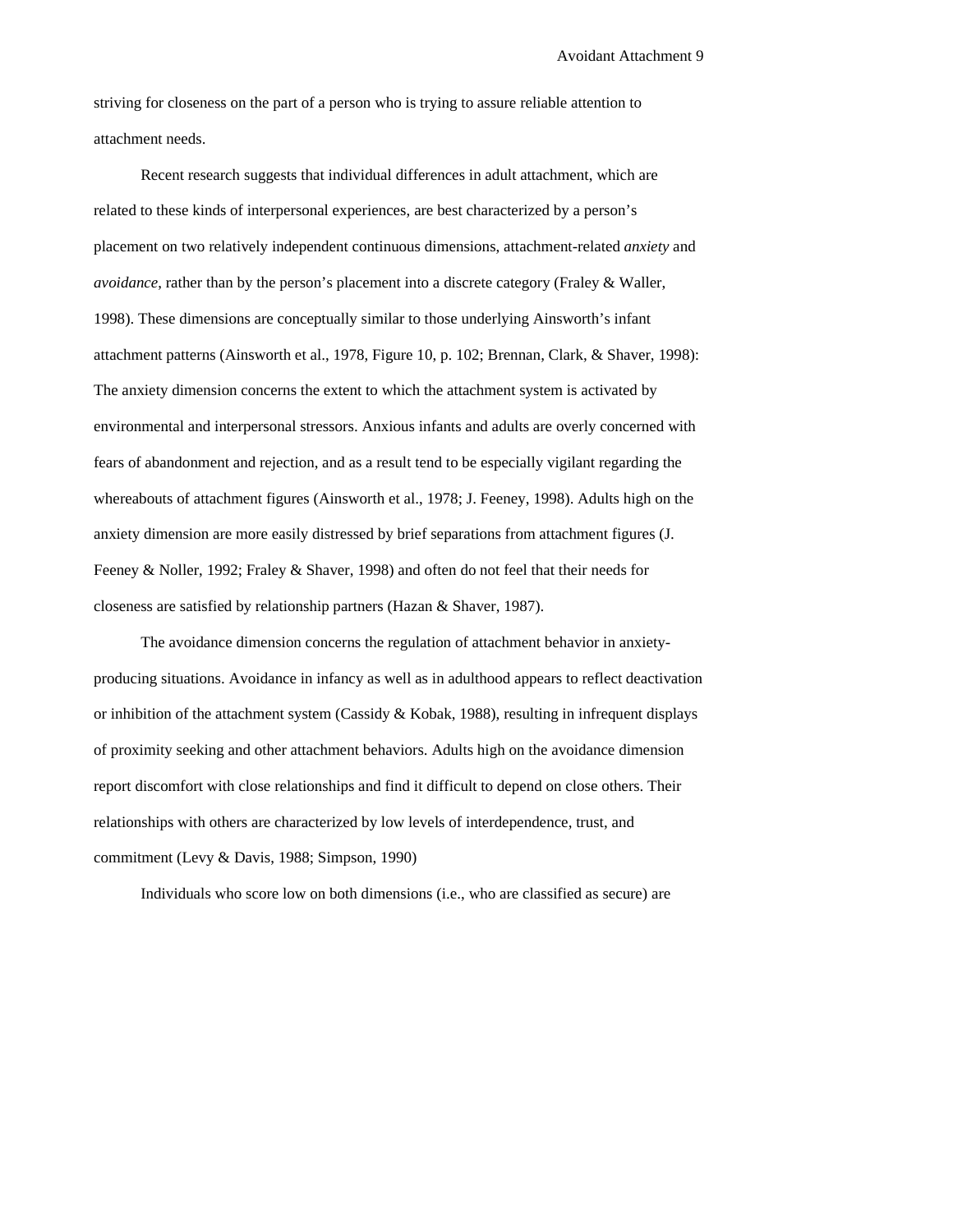comfortable with closeness but not preoccupied with relationship partners. In threatening situations, secure infants and adults actively seek support and comfort from relationship partners (e.g., Grossmann et al., 1986; Mikulincer et al., 1993; Simpson et al., 1992.) and find that this support readily terminates activation of the attachment system. Adults with a secure attachment style tend to be in satisfying relationships characterized by trust, commitment, and interdependence (Collins & Read, 1990; Hazan & Shaver, 1987; Levy & Simpson, 1988; Simpson, 1990).

Individual differences in attachment are therefore closely tied to variations in the need for and comfort with closeness: Attachment security involves a healthy balance between closeness and independence. Secure individuals have an internal sense of security and do not generally worry about losing relationship partners, but they can seek support from attachment figures when threatened. Anxious individuals desire more closeness than do their relationship partners, resulting in dissatisfaction when these needs are not met. Avoidant individuals are uncomfortable with closeness and overly concerned with self-reliance and independence.

#### *Unique Features of Avoidant Attachment*

#### *Distancing Strategies*

Like avoidant infants, avoidant adults may (either consciously or unconsciously) fear that seeking proximity to others is not a feasible way to regulate and protect against distress because it sometimes leads to punishment or rejection. Instead, particularly under conditions of attachment-related stress or threat, avoidant adults tend to increase physical, emotional, and/or psychological distance from others.

Several different lines of research suggest that avoidant individuals use distancing as a coping strategy in response to certain kinds of threats. First, observational studies of romantic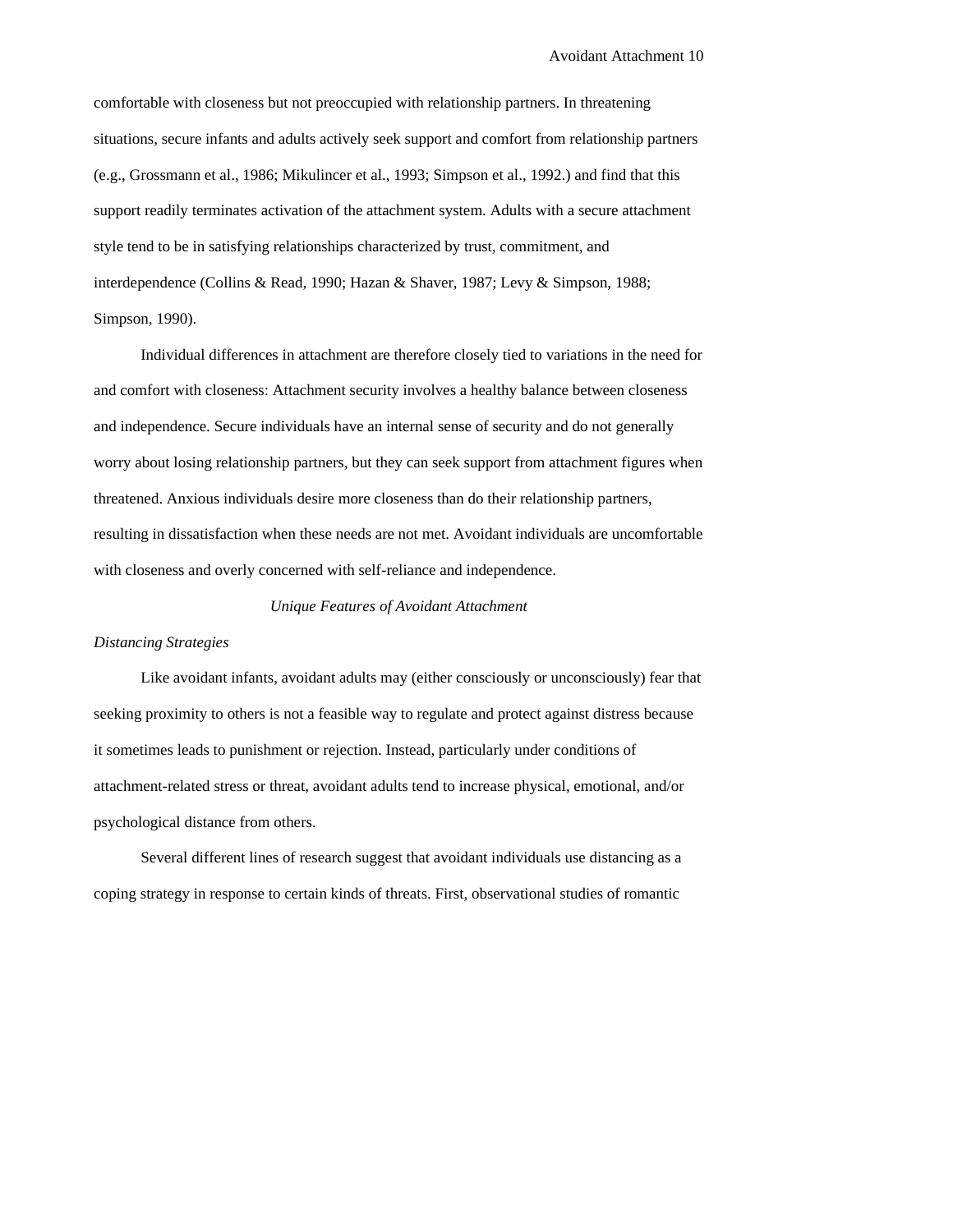couples suggest that emotional support and caregiving provided to a partner are predicted by an interaction between the caregiver's self-reported attachment avoidance and the partner's visible level of distress (B. Feeney & Collins, 2001; Fraley & Shaver, 1998; Rholes, Simpson, & Orina, 1999; Simpson et al., 1992). When threat or stress is low, avoidance is unrelated (and sometimes even slightly positively related) to the provision of emotional support; however, when threat or stress is high, avoidance and the provision of emotional support are negatively related. For instance, Simpson et al. (1992) led the female members of heterosexual romantic couples to believe that they were about to participate in a painful, anxiety-provoking activity. When women were less distressed, men high on avoidance were slightly more supportive than men low on avoidance, but highly avoidant men were less supportive than low-avoidant men when their partners were distressed (see also B. Feeney & Collins, 2001). Fraley and Shaver (1998) also reported that, among couple members separating at an airport, self-reported attachment avoidance was negatively related to caregiving behavior, whereas this pattern was slightly reversed among non-separating couples.

Similarly, Mikulincer et al. (1993) examined Israeli individuals' coping strategies in response to Scud missile attacks during the Gulf war. Whereas nonavoidant individuals tended to seek support from others, avoidant individuals were more likely to distance themselves from others and attempt to cope in a self-reliant manner. This difference was evident, however, only among individuals living in a dangerous, vulnerable area; secure and avoidant individuals living in less threatened areas did not differ in their use of coping strategies.

Taken as a whole, these findings suggest that avoidant individuals may be unsupportive, distant, or overly self-reliant primarily in certain kinds of situations, specifically those that are threatening because they activate attachment-related thoughts and emotions. These behavioral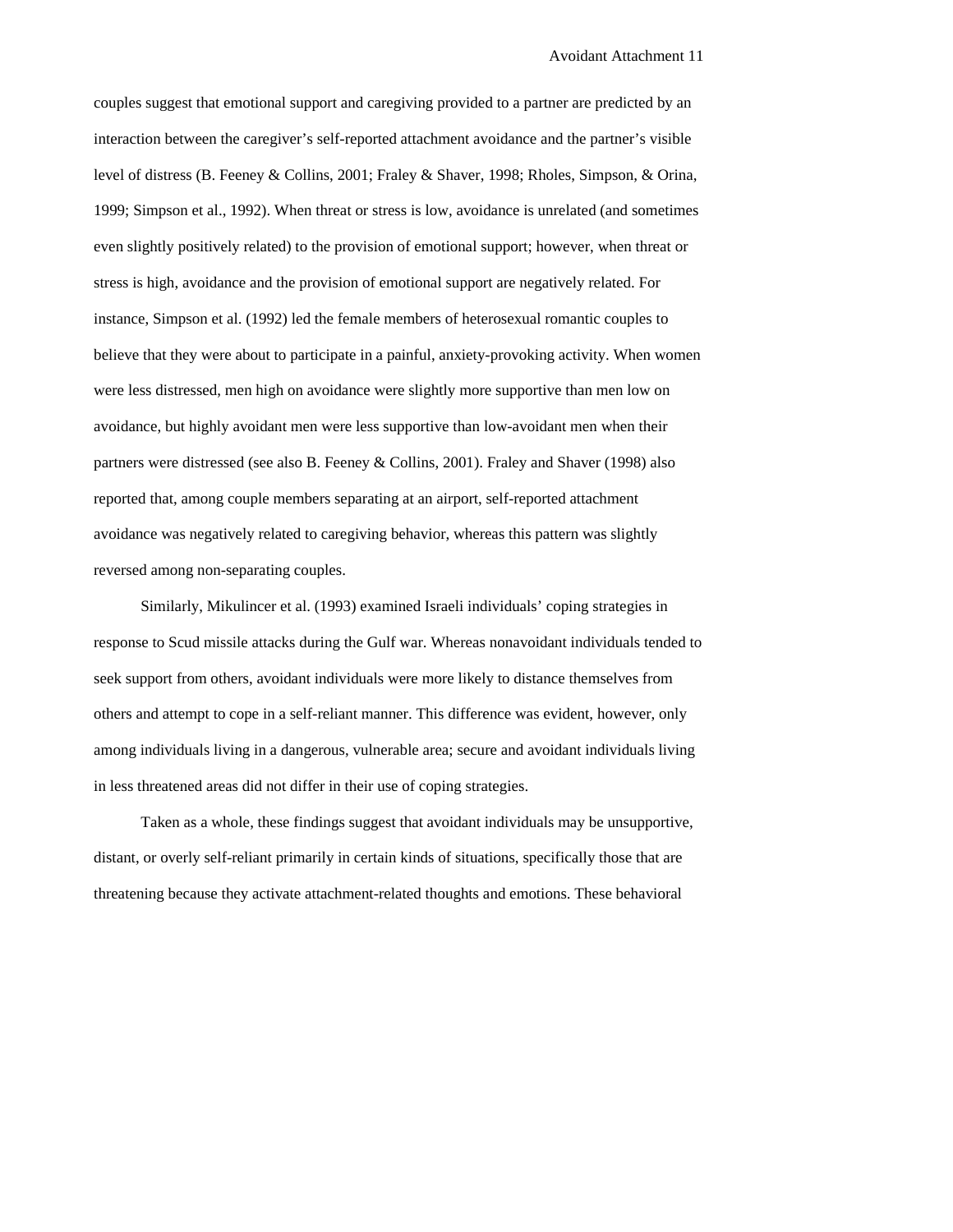findings are paralleled by recent research suggesting that avoidant individuals may also distance themselves *psychologically* from others and/or sources of distress, and that this tendency is intensified in response to threat. For instance, in an examination of subjective self-other similarity, Mikulincer, Orbach, and Iavnieli (1998) found that, compared to secure and anxious individuals, avoidant individuals perceived the least similarity between themselves and members of an in-group with respect to shared traits and opinions. This finding was particularly evident following a negative mood induction, suggesting that avoidant individuals may create psychological distance from others as a mood repair strategy.

Creating psychological distance from others may also serve as a way for avoidant individuals to enhance their self-views. By projecting their own undesired traits onto others, avoidant individuals can increase self-other discrepancies, thereby inflating their self-view (Mikulincer & Horesh, 1999). Mikulincer and Horesh (1999) found that, compared to nonavoidant individuals, avoidant individuals could more easily retrieve an example of a person possessing their own unwanted self-traits, were more likely to attribute their unwanted self-traits to unknown others, and showed memory biases in favor of these unwanted self-traits. This process of "defensive projection" may be a mechanism used by avoidant individuals to enhance or maintain a positive self-view and maintain interpersonal distance by excluding unwanted information about the self and projecting that information onto others (Mikulincer & Horesh, 1999). This process may be magnified in threatening situations: After receiving failure feedback, avoidant individuals' self-appraisals became more positive, whereas the self-appraisals of nonavoidant individuals either remained unchanged or became slightly more negative (Mikulincer, 1998).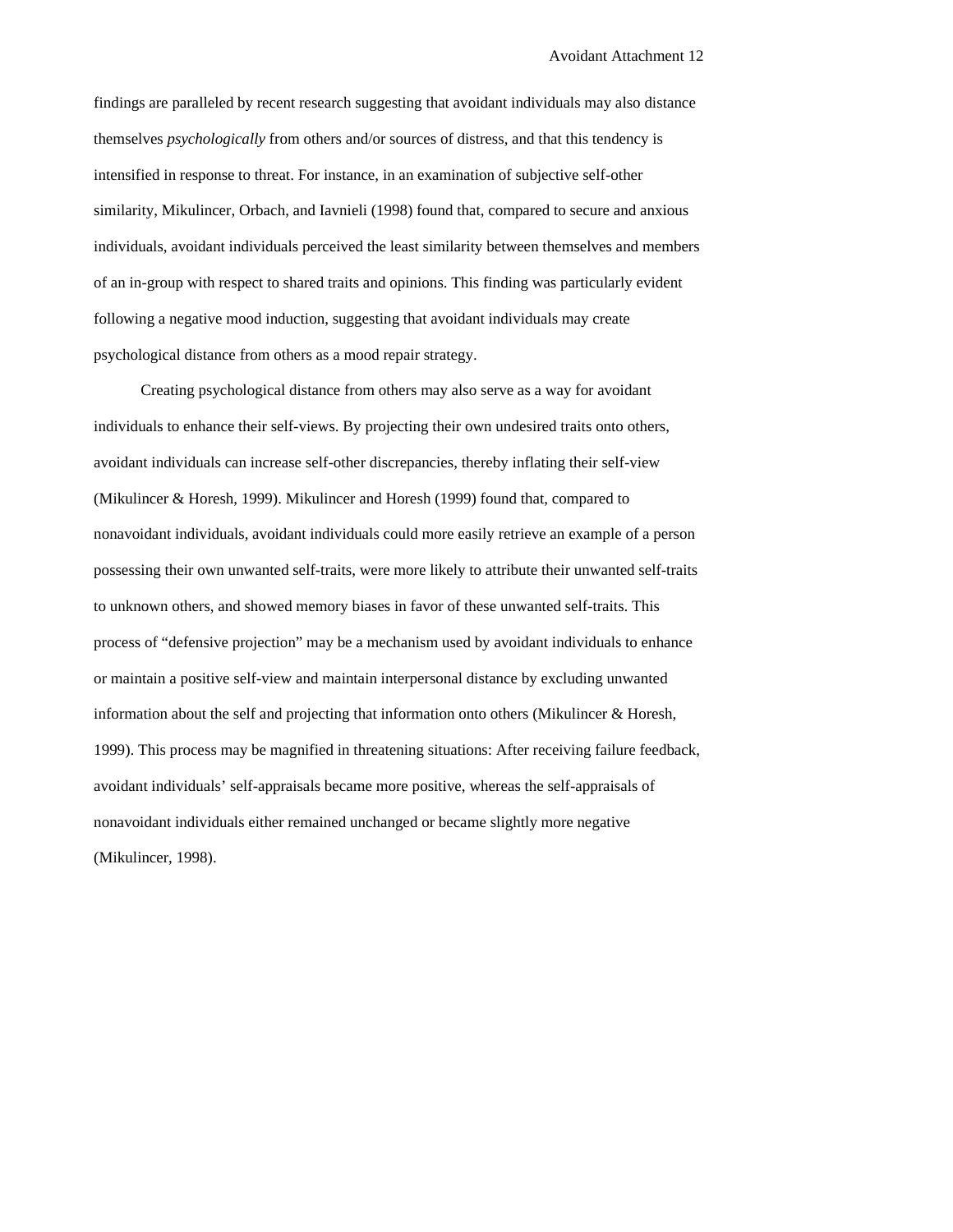**Formatted**

#### *Dismantling Avoidant Defensive Strategies*

The findings discussed thus far suggest that avoidant individuals employ a variety of defensive strategies, especially in stressful or threatening situations, to distance themselves from others, maintain positive self-views, and regulate negative emotions. Such strategies are also likely to prevent the establishment of closeness and intimacy with others. Further research, however, suggests that the effectiveness of these strategies may be undermined by situational constraints or additional sources of information. Moreover, at times, these strategies may even involve costs to those who employ them. For instance, avoidant individuals' self-views become less inflated when they are threatened but then prevented from using regulatory strategies (Mikulincer, 1998).

Mikulincer (1998) manipulated distress by providing failure feedback (vs. no feedback) to participants on a problem-solving task. He then used a bogus pipeline manipulation, in which participants were told that the veracity of their responses would be closely monitored through physiological instruments, to inhibit the use of regulatory mechanisms. Participants in the nobogus-pipeline condition were connected to the instruments but were not told that their responses would be monitored. Consistent with previous findings, failure feedback (vs. no feedback) led avoidant individuals to inflate their self-views compared to nonavoidant individuals, but this result was evident only in the no-bogus-pipeline condition. When the bogus pipeline was used, there were no differences across attachment groups in self-inflation following failure feedback. Moreover, the bogus pipeline manipulation had no effect on avoidant individuals' selfevaluations when no feedback was given. These findings are consistent with the idea that the positive self-views of avoidant individuals are defensive in nature and may result from an effortful strategy in response to threat.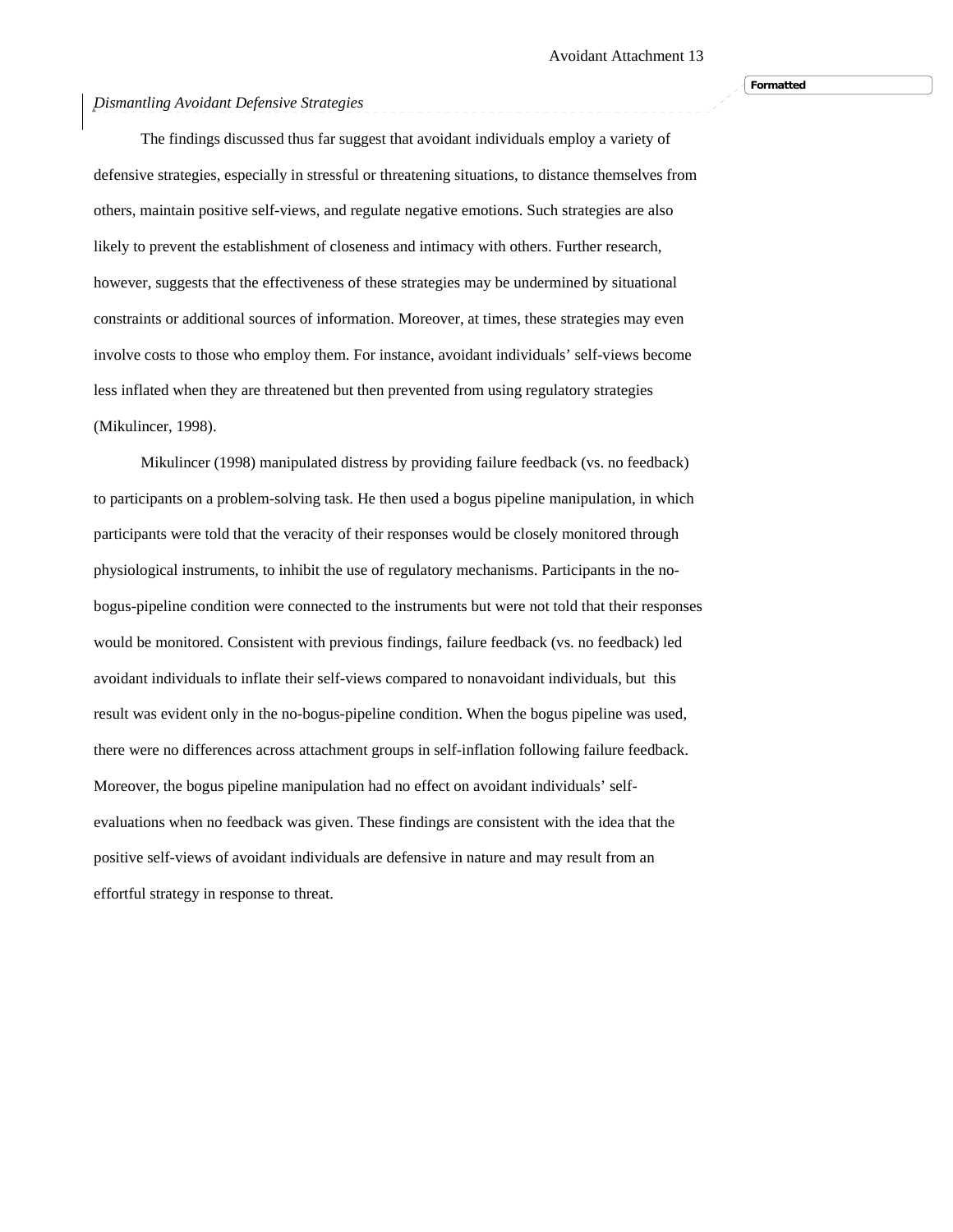The defensively positive self-views of avoidant individuals are further called into question by other sources of information, such as peer ratings, projective measures, and physiological indices. Although avoidant individuals do not report high levels of psychological distress, their peers rate them as more anxious and hostile and less ego-resilient than nonavoidant individuals (Kobak & Sceery, 1988). Similar discrepancies are evident in avoidant individuals' responses to the Adult Attachment Interview (AAI; George, Kaplan, & Main, 1984). When asked to describe their childhood attachment figures and their relationships with them, avoidant individuals appear unable to substantiate their own claims (Hesse, 1999). They may, for instance, describe a caregiver as loving and supportive, but then seem unable to provide congruent examples of caregiver behavior to support that description.

Mikulincer, Florian, and Tolmacz (1990) also reported inconsistencies in avoidant individuals' responses to conscious and unconscious measures of death anxiety: Although avoidant individuals reported low levels of conscious death anxiety, their responses to a TAT story measure revealed high levels of *unconscious* death anxiety. Avoidant individuals have also been shown to display heightened physiological responses indicative of anxiety to AAI questions concerning attachment-related childhood events, despite their tendency to claim lack of memory for those events (Dozier & Kobak, 1992). Dozier and Kobak suggest that these physiological responses reflect avoidant individuals' use of deactivating strategies when faced with probing questions about attachment-related experiences. Moreover, these findings, coupled with those of Kobak and Sceery (1988) and Mikulincer (Mikulincer, 1998; Mikulincer et al., 1990), provide substantial support for the defensive nature of avoidant individuals' self-views: When the use of regulatory strategies is inhibited or when non-self-report measures are used, the self-evaluations of avoidant individuals lose their positive glow.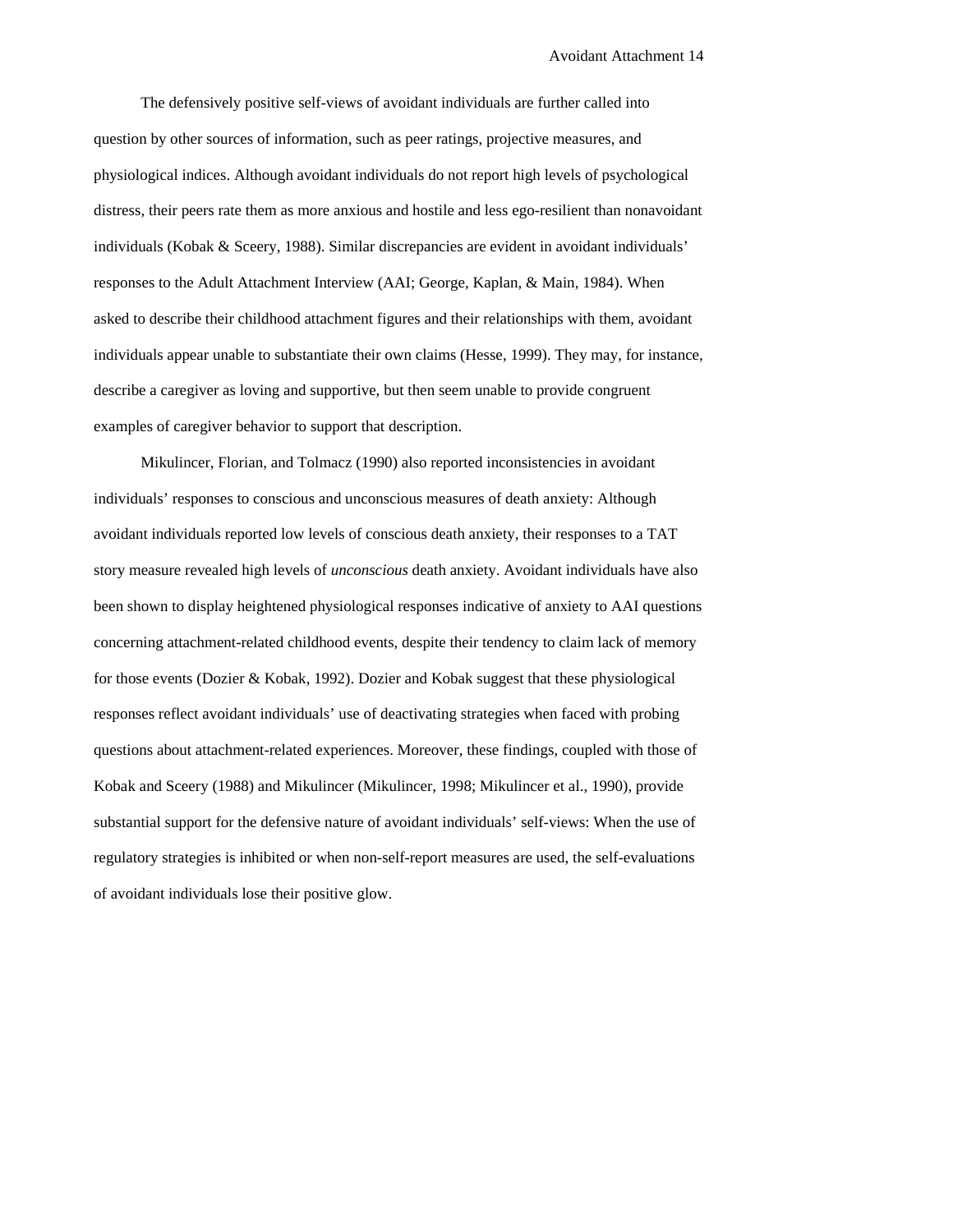Similarly, Mikulincer et al. (2000) found that, when primed with attachment-related threat words (e.g., "separation"), avoidant individuals showed increased accessibility of closeness-related words (e.g., love, closeness) but not distance-related words (e.g., rejection, abandonment). This pattern of results was similar to that found for secure individuals and different from what was found for anxious individuals, whose minds immediately turned to both closeness- and distance-related words. With the addition of a cognitive load, however, avoidant individuals responded like anxious ones, exhibiting activation of distance- as well as closenessrelated words. These findings suggest that avoidant individuals are normally suppressing or inhibiting worries about rejection and abandonment, and that this defensive process requires measurable cognitive effort or resources.

Moreover, these results allude to conditions under which avoidant coping strategies might break down and indicate that there may be potential costs associated with the use of such strategies. Although avoidant individuals may often succeed in preventing attachment-related distress (or at least the expression of that distress) and the establishment of closeness and intimacy with others, their efforts to do so may take a toll on their physical and/or psychological well-being. This may be particularly evident in highly stressful situations, or in situations in which avoidant individuals are prevented from using their characteristic regulatory strategies. For instance, avoidance was related to increased distress during the process of divorce (Birnbaum, Orr, Mikulincer, & Florian, 1997), a finding that may seem somewhat surprising given that avoidance is generally unrelated to reported distress, even among couples temporarily separating at an airport (Fraley & Shaver, 1998). Moreover, among dating couples, avoidance was negatively related to distress in response to a break-up (Fraley et al., 1998). Yet, according to Birnbaum et al., the experience of permanently separating from a spouse may overwhelm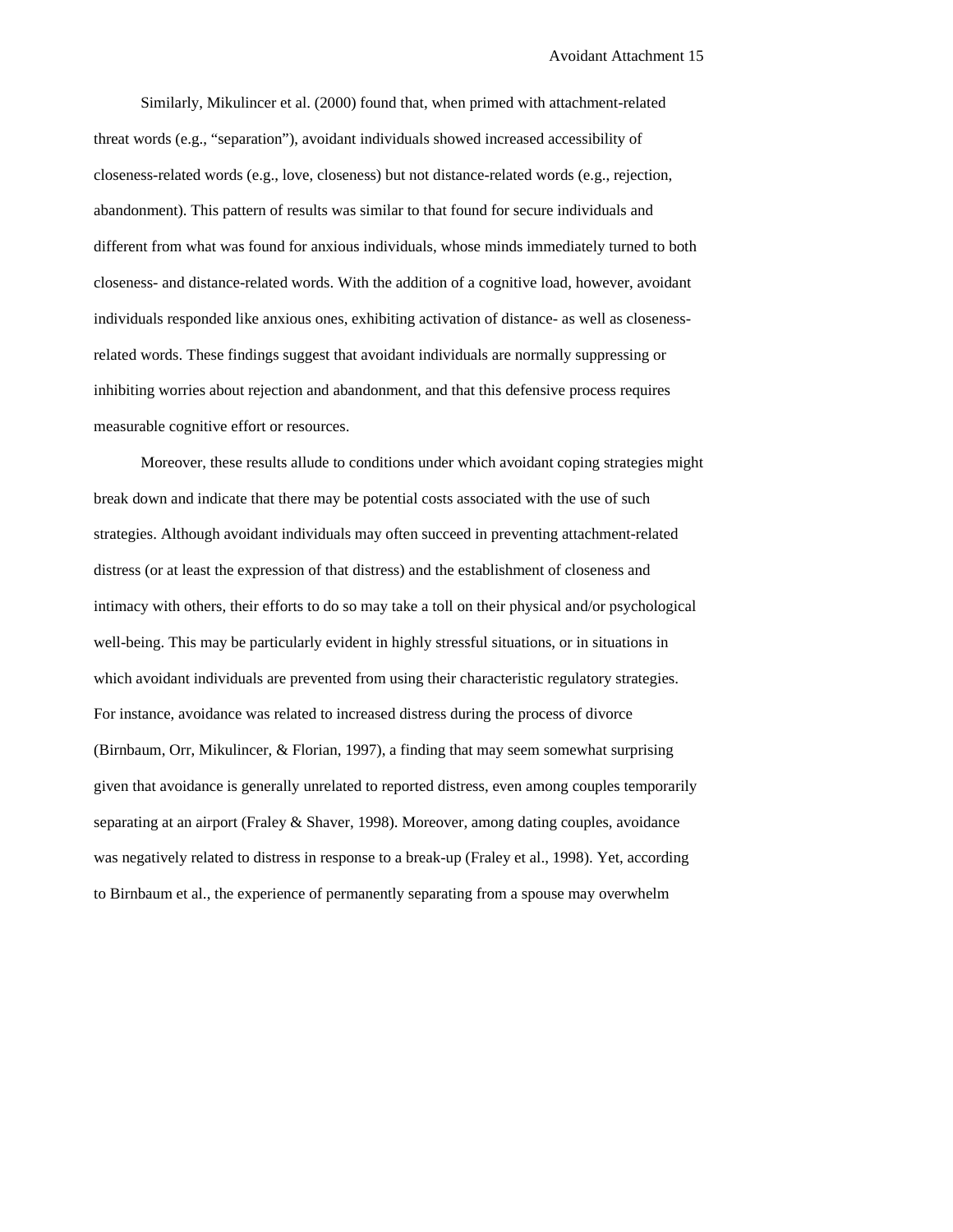avoidant individuals and render their defensive strategies, which are generally successful in preventing attachment-related distress, less effective. Along these same lines, avoidance was positively related to distress among new mothers adjusting to the transition to parenthood (Mikulincer & Florian, 1998).

In Mikulincer et al.'s (1993) study of reactions to Scud missile attacks on Israel, avoidant individuals coped by attempting to ignore the problem, distancing themselves from it, and not seeking social support. This strategy was related to later psychosomatic symptoms attributable to stress. Even more dramatic evidence for the limitations of avoidant coping strategies comes from a one-year longitudinal study of mothers' adjustment to a highly stressful event – their infants' being born with congenital heart disease (Berant, Mikulincer, & Florian, 2001). At a first assessment, shortly after learning of the diagnosis, mothers scoring high on attachment avoidance evidenced poorer mental health and were less likely to seek social support than less avoidant mothers. Further, mothers' avoidance at the first assessment predicted a negative *change* in their mental health status one year later. That is, the mental health of avoidant mothers, bad from the start, deteriorated over this one-year period. The deterioration was mediated by avoidant women's increased reliance on emotion-focused coping strategies and by their increasingly pessimistic appraisals of their ability to cope with the situation.

That avoidance was associated with the use of emotion-focused coping strategies in this study may provide further evidence for the breakdown of avoidant defenses. These kinds of strategies are generally found to be more characteristic of anxious, rather than avoidant, individuals. Unlike avoidant individuals, those who are highly anxious easily become overwhelmed by negative events and are often preoccupied with their own emotional reactions to those events. It is possible that, in highly stressful situations, avoidant individuals have greater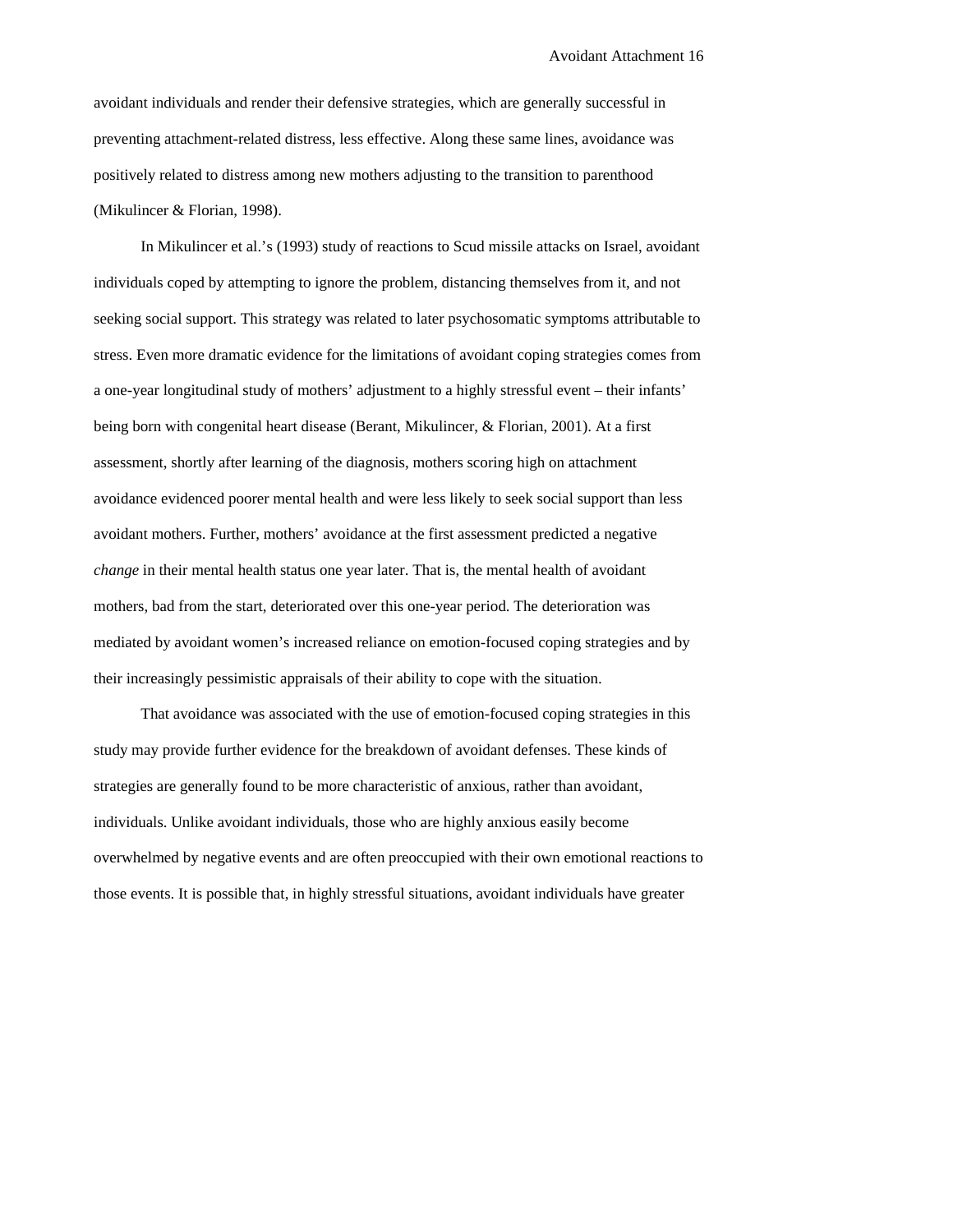difficulty relying on their typical defensive strategies (or find them less effective) and instead are forced to rely on alternative strategies. The findings of Berant et al. (2001) suggest that reliance on these secondary strategies is partially responsible for the deterioration of avoidant mothers' mental health. Highly stressful situations may therefore leave avoidant individuals unusually defenseless, in that they cannot rely on their typical (and normally effective) coping strategies.

Another possibility is that the limitations of avoidant individuals' defensive strategies are simply more evident in high-stress situations. That is, there may be hidden costs to those using these defenses that become perceptible only when indirect measures are used, or when levels of stress reach a certain threshold. This possibility would be consistent with observations of avoidant infants, whose apparent indifference to separation is betrayed by a physiological reaction indicative of anxiety (Spangler & Grossmann, 1993; Sroufe & Waters, 1977).

Thus, the defensive strategies relied upon by avoidant individuals, although often successful in regulating attachment-related distress and maintaining distance from others, may at times prove costly to these individuals' own physical and psychological well-being. As will be discussed next, by preventing the establishment of closeness and intimacy with others, such strategies are also likely to disrupt close relationships and damage romantic partners. *Relationship Dynamics* 

Although there may be negative effects of avoidant individuals' chronic reliance on deactivating and distancing strategies, these effects may not always be apparent, especially in the short-term. More readily apparent are the negative effects of these strategies on the avoidant person's close relationships and relationship partners. Avoidant individuals' tendencies to distance themselves from others, affirm their independence, and suppress negative emotion may lead relationship partners to become dissatisfied and relationship quality to deteriorate. For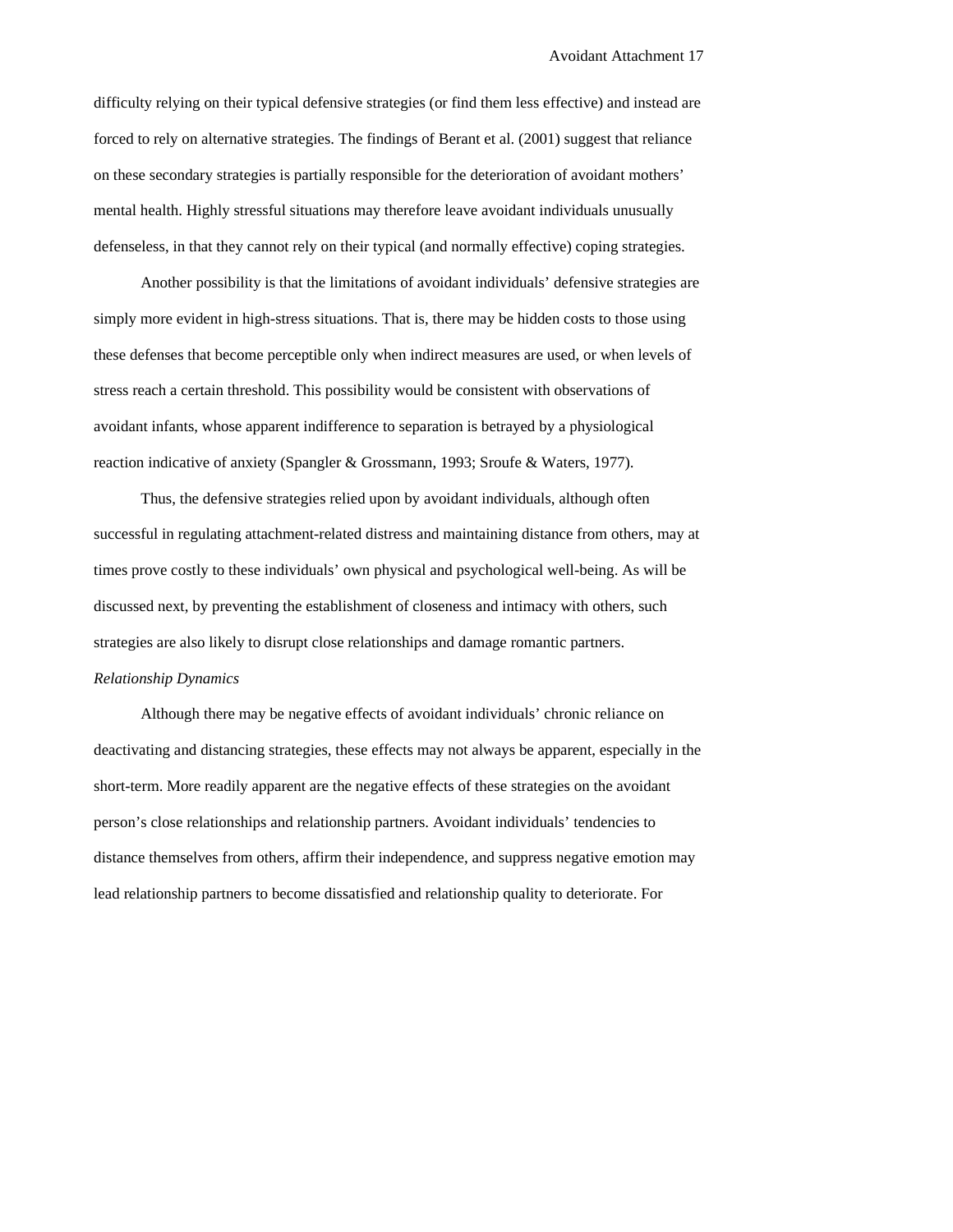instance, as discussed earlier, a growing body of research suggests that avoidance is negatively related to caregiving behavior, particularly when relationship partners are distressed or upset (B. Feeney & Collins, 2001; Fraley & Shaver, 1998; Simpson et al., 1992). Perhaps as a way to distance themselves from expressions of negative emotion and others' distress, avoidant individuals seem to be unresponsive precisely when their partners most need their support. Those on the receiving end of this unsupportive behavior, although dissatisfied with their partners' response, may learn to avoid seeking support or expressing distress for fear of further rejection.

Avoidance has similarly been related to poor communication during couple members' discussions of conflictual issues in their relationship (Collins & B. Feeney, 2000; Simpson, Rholes, & Phillips, 1996). For couples including avoidant individuals, the quality of discussion appears to decrease as the level of conflict being discussed increases. Along these same lines, Guerrero (1998) found that avoidant individuals were less likely to talk to their romantic partners when they were suspicious about their partner's fidelity. Instead, they tended to distance themselves from their partners, to deny the problem, or to use other indirect coping strategies (e.g., giving their partner the "silent treatment"). Rather than easing suspicions or resolving conflicts, this kind of behavior may further alienate romantic partners. Moreover, insofar as open discussions of conflict can increase feelings of intimacy, evading such discussions may be another way for avoidant individuals to maintain interpersonal distance from relationship partners.

By preventing the establishment of intimacy in their close relationships, avoidant individuals may seek to prevent the attachment-related distress they have learned to associate with closeness. Compared to nonavoidant individuals, they are more likely to date more than one person at a time (Kirkpatrick & Hazan, 1994) and to become attracted to and/or involved with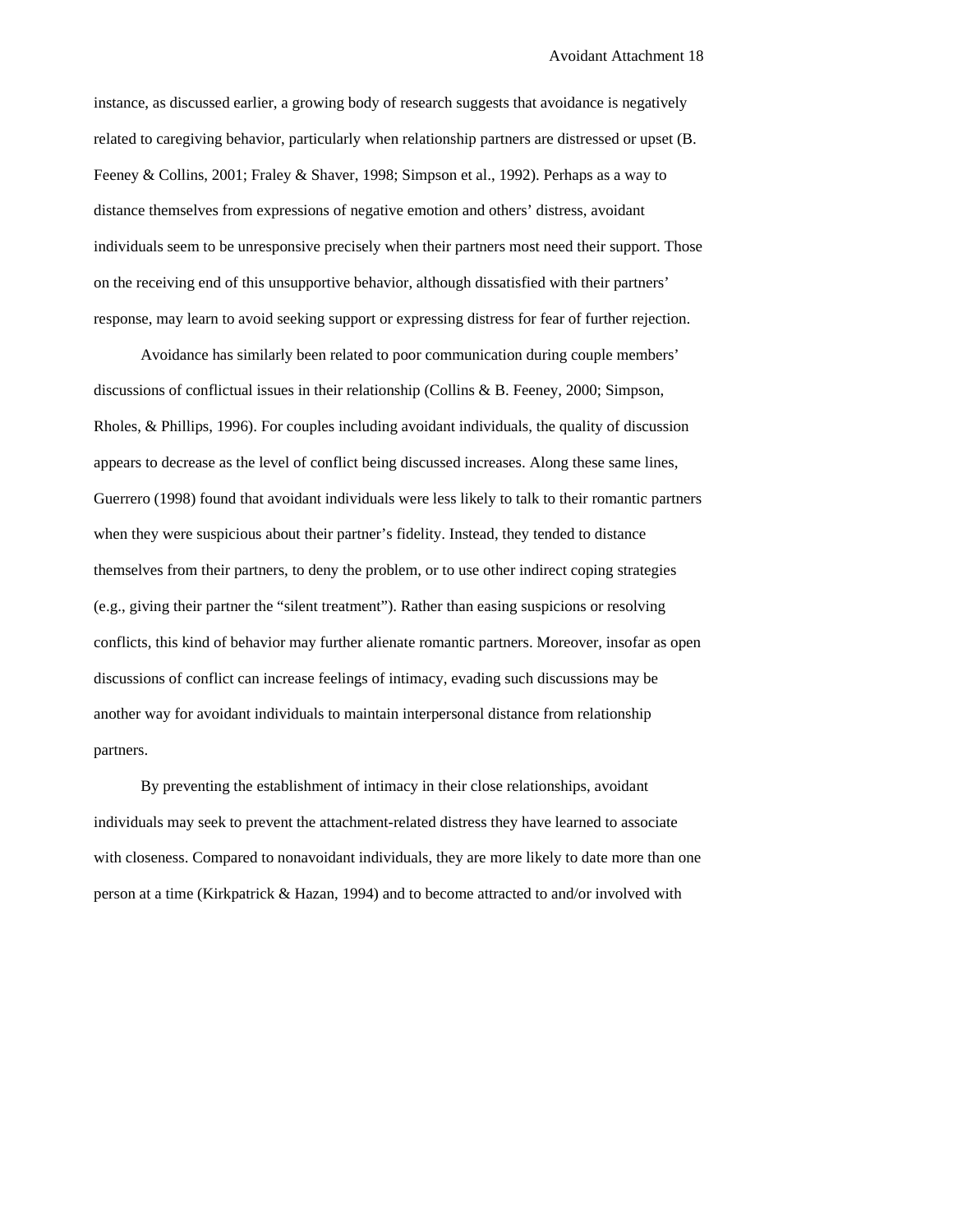someone else while in a relationship (Guerrero, 1998; Schachner & Shaver, 2002). Perhaps as a way to justify their reluctance to invest fully in and commit to relationship partners, avoidant individuals are more likely to perceive their partners unfavorably. For instance, they perceive their partners as less trustworthy (B. Feeney & Collins, 2001) and are more likely to suspect them of infidelity (Guerrero, 1998). If partners are devalued, threats of rejection or abandonment by them may be less distressing.

Moreover, avoidant behavior may preclude even the initial formation of close relationships. Avoidant individuals prefer to work alone (Hazan & Shaver, 1990), use work or other solitary activities to avoid social interactions (Hazan & Shaver, 1990; Mikulincer, 1997), and find themselves attracted to potential relationship partners who do not reciprocate their feelings (Aron, Aron, & Allen, 1998). After completing tasks (e.g., self-disclosure exercises) designed to foster closeness in previously unacquainted dyads, avoidant individuals report feeling less close to their partners than do nonavoidant individuals (Aron, Melinat, Aron, Vallone, & Bator, 1997).

In addition, avoidance is associated with the regulation of *physical* intimacy in the context of romantic relationships. Avoidant individuals are less likely than nonavoidant individuals to use physical touch to communicate affection and comfort to relationship partners, and are more likely to find touch aversive (Brennan et al., 1998). Nevertheless, avoidant adults are more likely than nonavoidant adults to engage in promiscuous sexual behavior (Brennan et al., 1998; Brennan & Shaver, 1995; Schachner & Shaver, 2002), suggesting that it is not *sexual* touch per se that they find aversive, but rather more affectionate or intimate aspects of touch (see also Hazan, Zeifman, & Middleton, 1994). Avoidance of physical intimacy, particularly when coupled with efforts to maintain psychological distance, may serve to prevent the establishment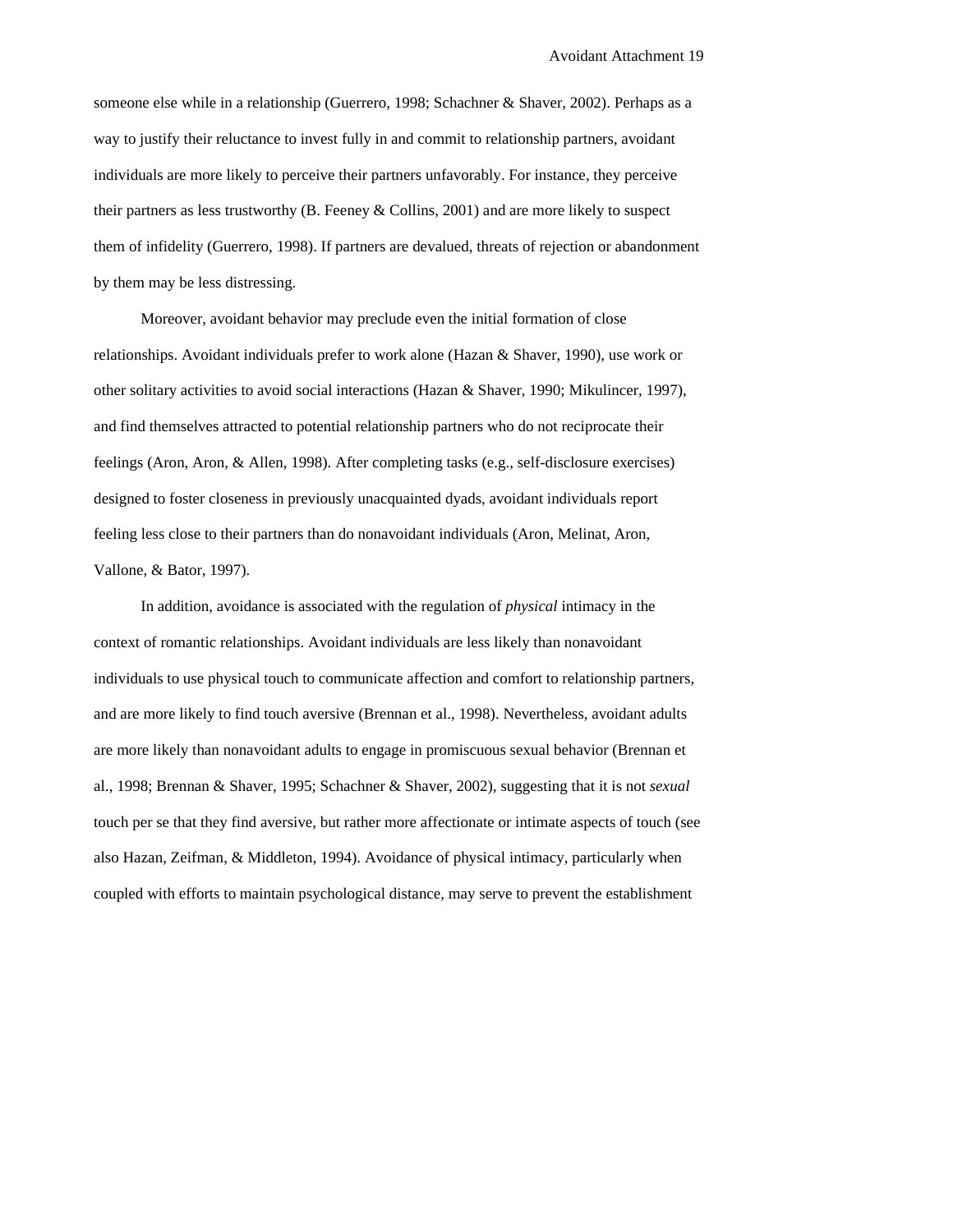of genuine attachment bonds. Consistent with this suggestion, Fraley and Davis (1997) found that avoidant adults were less likely to be in relationships characterized as "full-blown" attachments (i.e., in which relationship partners satisfied all requisite attachment functions).

 In consideration of these findings, it is not surprising that avoidant individuals tend to be in romantic relationships characterized by lower levels of satisfaction, intimacy, interdependence, and longevity (Brennan & Shaver, 1995; B. Feeney & Collins, 2001, J. Feeney, 1998, 1999; Kirkpatrick & Davis, 1994; Kirkpatrick & Hazan, 1994; Lussier, Sabourin, & Turgeon, 1997). Nevertheless, most avoidant individuals do find themselves in close relationships, despite their apparent dissatisfaction with them. Moreover, they are much more likely to become involved in relationships with securely attached or even anxious partners than with other avoidant individuals (Collins & Read, 1990; Kirkpatrick & Davis, 1994; Simpson, 1990), which may serve a relationship-maintaining function (Kirkpatrick & Davis, 1994). Given their apparent discomfort with closeness and intimacy, what then motivates avoidant individuals to pursue close relationships?

 We propose that avoidant adults are in roughly the same situation as avoidant infants: Like every other human being, they have a need for care and security, and do not feel fully sufficient on their own, but they have learned to maintain a certain degree of self-protective distance to avoid vulnerability and rejection. Under low-stress conditions, avoidant and nonavoidant individuals are often indistinguishable, and when a *general* (not specifically attachment-related) threat is encountered, the minds of avoidant individuals turn automatically to thoughts of attachment security and mental representations of attachment figures. Only when issues like separation and rejection (i.e., attachment-related injuries; Johnson, Makinen, &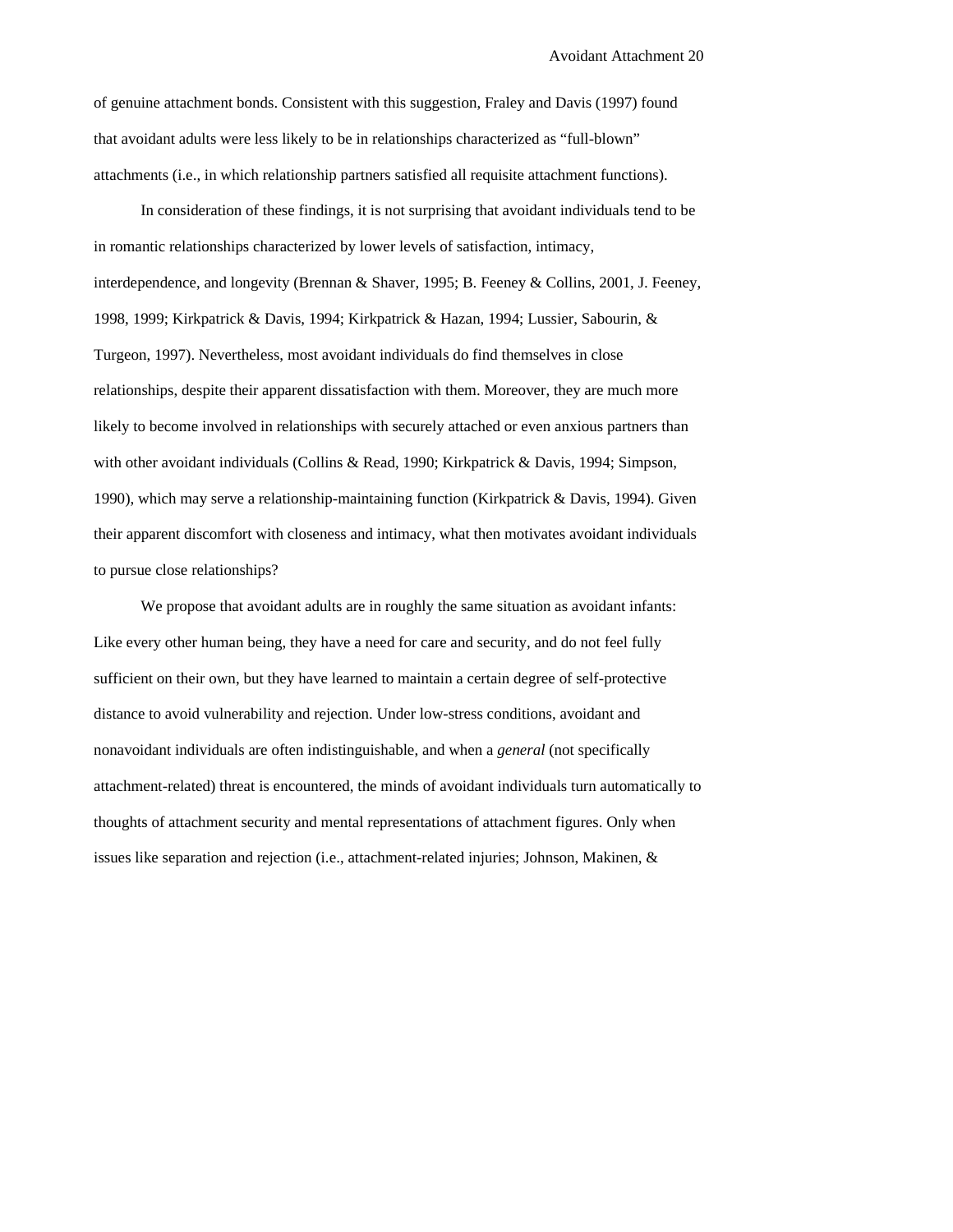Millikin, 2001) arise, or when the level of distress goes beyond the ability of avoidant defenses to contain, do avoidant individuals' defensive strategies become evident.

 Yet these strategies are not without costs. Avoidance is negatively related to relationship satisfaction (J. Feeney, 1999), including satisfaction with sexual experiences (Hazan, Ziefman, & Middleton, 1994), and to relationship longevity (Kirkpatrick & Hazan, 1994). Avoidant individuals are less likely to discuss their sexual histories with relationship partners, which may lead to unsafe sex (Schachner & Shaver, 2002). Other relationships may also suffer: Avoidant individuals have poor parenting skills (Rholes, Simpson, & Blakely, 1995; Rholes, Simpson, Blakely, Lanigan, & Allen, 1997) and have difficulty getting along with their colleagues at work (Hazan & Shaver, 1990). They are cut off from their own emotional memories (Mikulincer  $\&$ Orbach, 1995), out of touch with some of their own deep fears (e.g., of death, Mikulincer et al., 1990), and unaffected by infusions of positive affect (Mikulincer & Sheffi, 2000). Avoidant individuals use alcohol to blot out negative concerns and feelings (Brennan & Shaver, 1995; Tracy, Shaver, Albino, & Cooper, in press) and seem to crumble when put under strain (Berant et al., 2001; Mikulincer et al., 1993). They systematically distort their social perceptions, including their own self-perceptions, and have to struggle to maintain a false sense of self-esteem and selfreliance (Mikulincer, 1998).

**Formatted**

# *Prospects for Change*

 Can avoidant individuals' destructive approach to close relationships be changed? Unfortunately, given their tendency to deny problems and needs, and their stated dislike of selfdisclosure and of people who encourage disclosure, avoidant individuals may be particularly difficult to treat in therapy. Nevertheless, we are encouraged by several promising therapeutic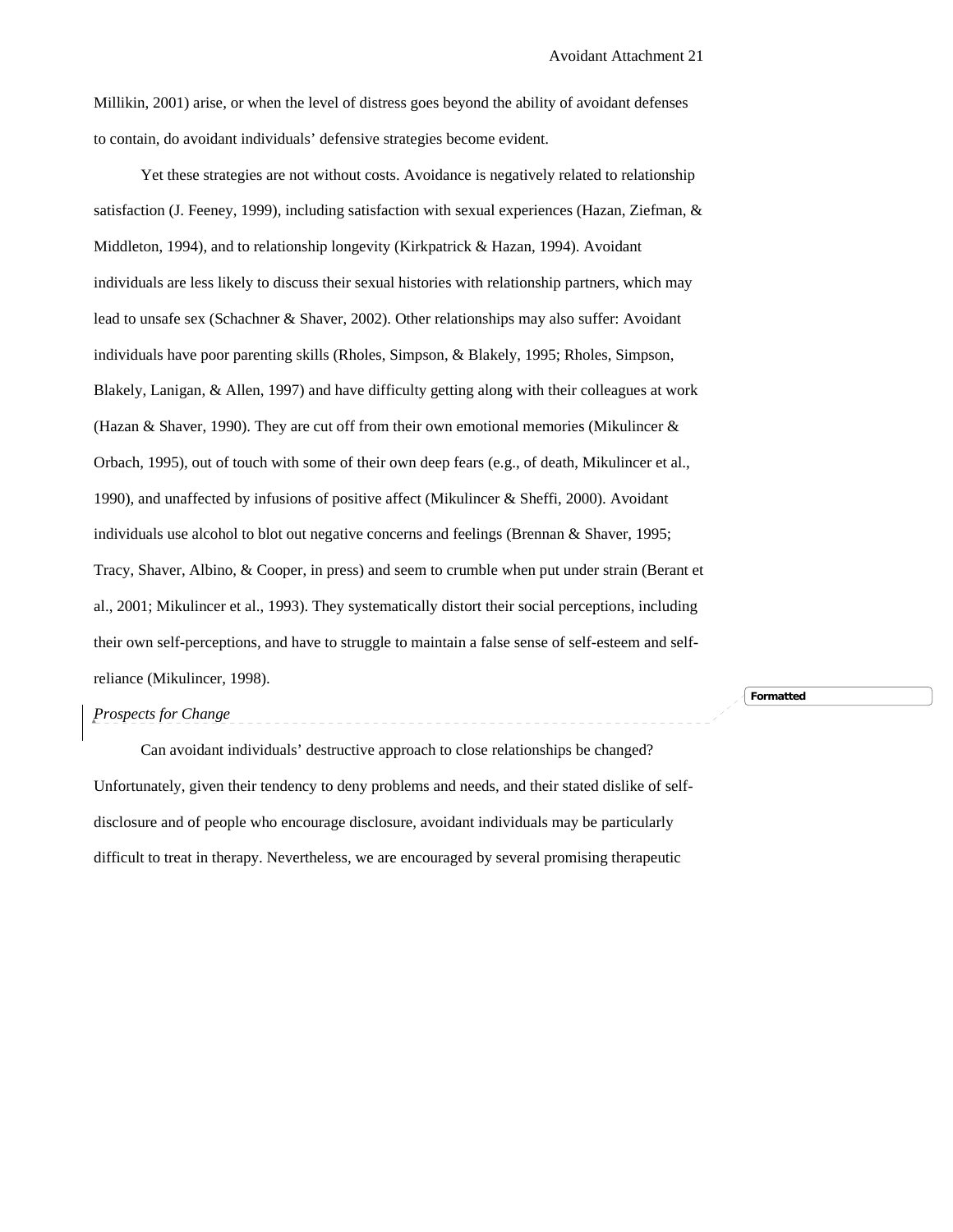techniques currently being developed and used to treat symptoms associated with avoidance, such as fear of intimacy and defensive reactions to conflict.

Clinicians at the Glendon Association propose that fears of intimacy are rooted in destructive thoughts, attitudes, and beliefs about the self and relationship partners (Firestone & Catlett, 1999). These internalized "voices" lead people to distance themselves from others and to perceive them in a negative light, both being characteristic of avoidant individuals. Through a therapeutic intervention called "voice therapy," individuals can learn to acknowledge, understand, and change their critical internal voices. Recent evidence suggests that voice therapy is successful in decreasing the frequency of negative thoughts about the self, relationship partners, and relationships in general (Firestone, Firestone, & Catlett, this volume). In addition, participants report greater optimism about the future and greater relationship satisfaction following the voice therapy intervention. Voice therapy may thus be an effective way to modify avoidant approaches to closeness and intimacy.

 Another approach used to treat relational difficulties is Emotionally Focused Therapy (EFT; Johnson, 1996), an attachment-based therapeutic intervention for couples. According to this approach, relationship partners' inability to manage their own attachment insecurities results in defensive responses to conflict, such as unresponsiveness and inaccessibility, which in turn result in further conflict and dissatisfaction. Defensive responses may also prevent relationship partners from providing support to and seeking support from one another during times of stress. The goal of EFT is to transform a distressed relationship into a secure attachment bond by minimizing defensive reactions to conflict and teaching partners to use one another as sources of comfort. Given avoidant individuals' tendency to rely on defensive strategies, especially in the face of conflict, and their apparent difficulties in both seeking and providing support,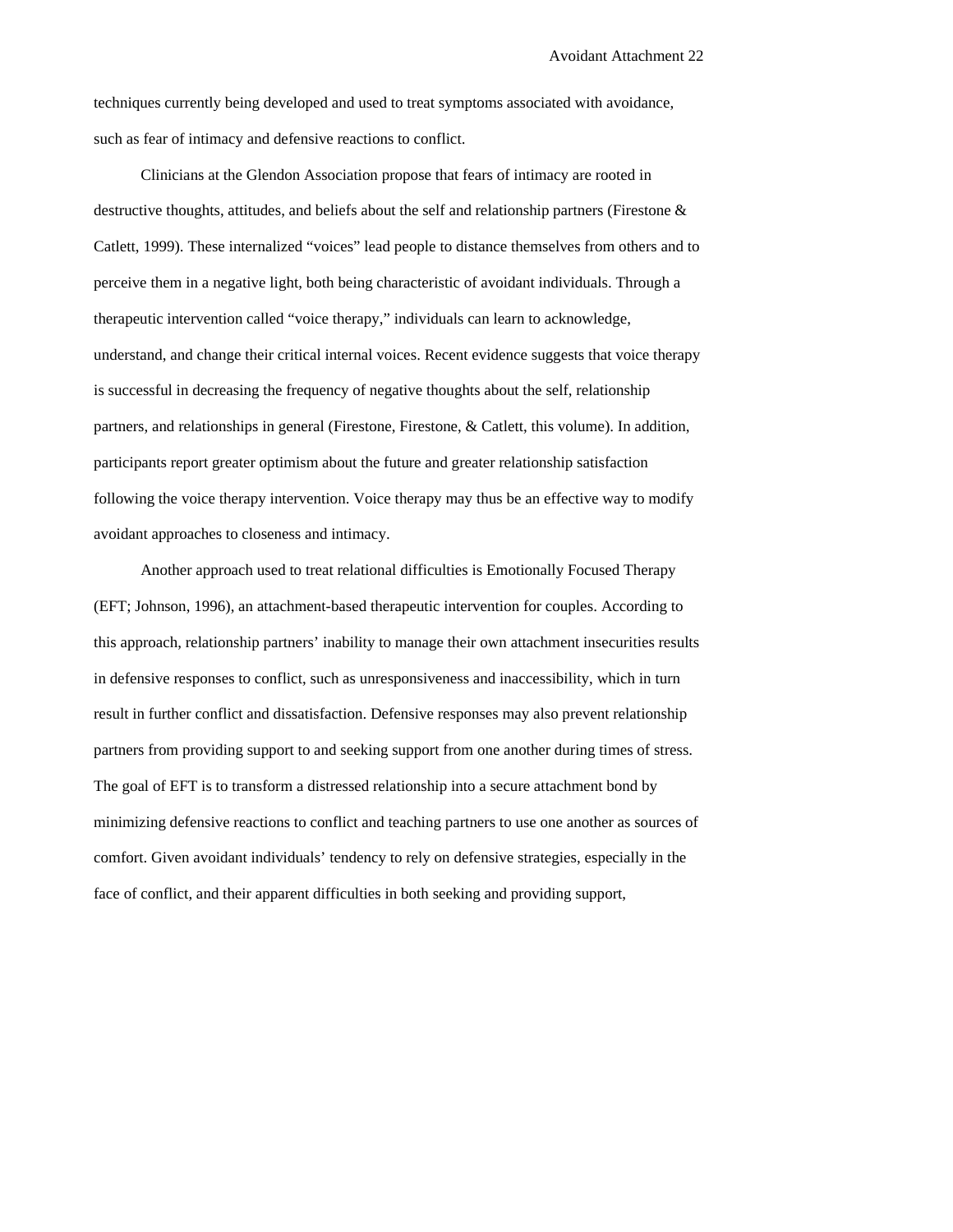interventions such as EFT may be particularly useful (see also, McCullough, 2001, for a discussion of emotionally focused techniques). Although research on the effectiveness of this kind of therapy for treating avoidance per se has not yet been conducted, EFT has been shown to increase participants' relationship satisfaction (Johnson & Sims, 2000).

Avoidant defenses, particularly the defensive enhancement of self-views and the desire to be self-sufficient and independent of others, have also been treated with some success by therapists in the object-relations and self-psychology traditions. According to these perspectives, defensive responses result from early relations with caregivers, in which dependence and vulnerability are discouraged or punished, and the child does not feel that his or her true self is accepted (Kohut, 1966). Treatment generally involves dismantling defensive strategies by encouraging clients to give up the false self they have constructed to protect themselves from rejection and vulnerability, and by fostering recognition of needs for closeness with others (e.g., Johnson, 1987).

In addition, experimental research indicates that avoidant individuals respond positively to security-inducing primes: Like secure individuals, they become less hostile toward out-groups (Mikulincer & Shaver, 2001), more open to new ideas (Mikulincer, 1998), more empathic (Mikulincer et al., 2001), and more attracted to secure relationship partners (Baldwin, Keelan, Fehr, Enns, & Koh-Rangarajoo, 1996). Although tasks designed to foster closeness in dyads may be less effective for avoidant compared to nonavoidant participants, they have nevertheless been shown to increase attachment security (at least temporarily) for both groups (Aron et al., 1997). These findings suggest that therapeutic interventions that serve similar security-enhancing functions could be used successfully with avoidant individuals. Along these same lines, secure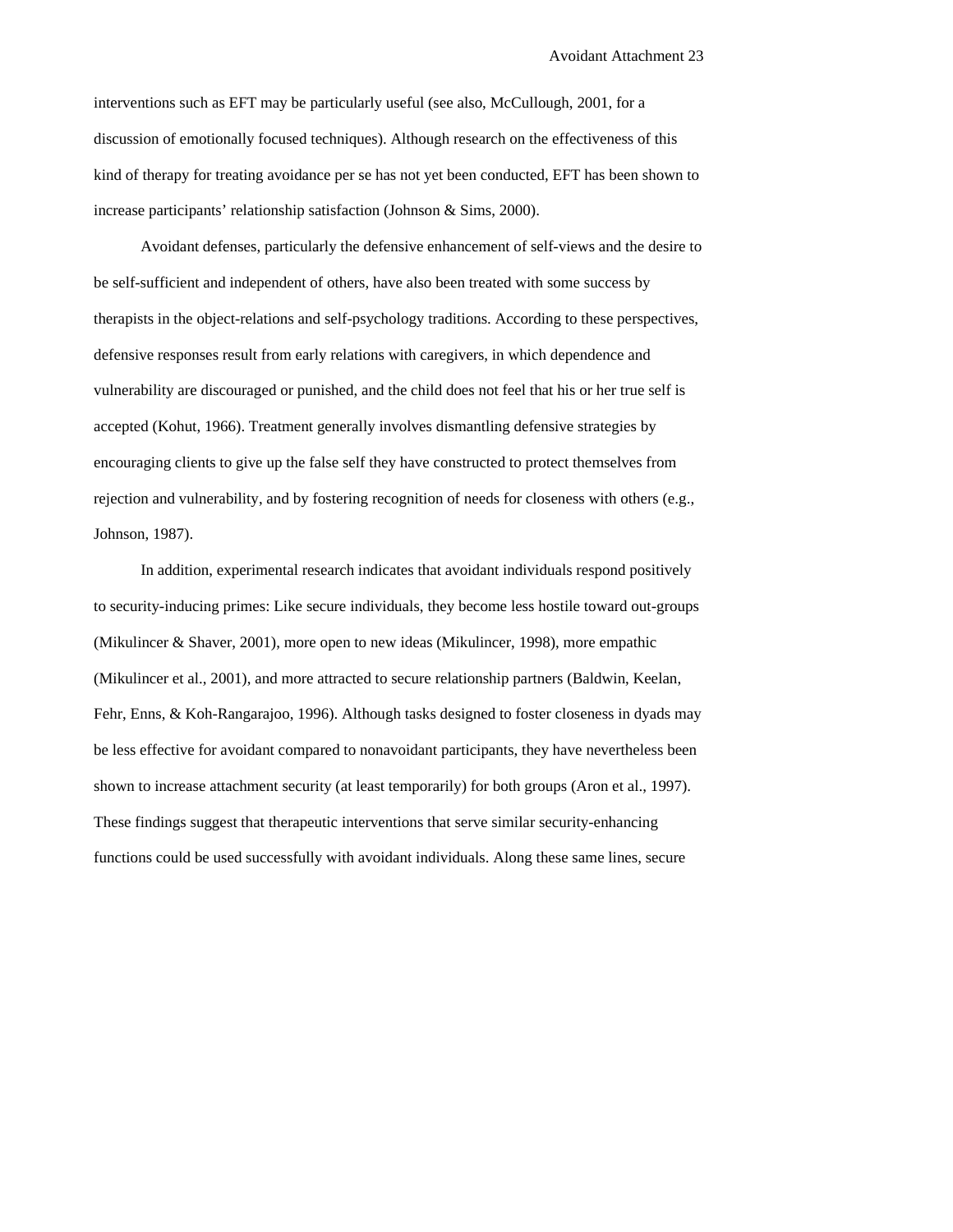relationship partners, by serving as repeated, chronic security primes, may temper avoidant defenses and increase avoidant individuals' desire for and comfort with closeness.

#### *Conclusions*

We began by asking five questions to which we can now offer preliminary answers. (1) How does avoidant attachment work, both intrapsychically and interpersonally (i.e., behaviorally)? For some people, avoidance is a necessary compromise between an innate need for reliable protection, safety, and support from a few select people – attachment figures – and fear of punishment, rejection, or abandonment by those figures. Theoretically, this compromise is accomplished through a network of inhibitory neural circuits (Shaver & Mikulincer, 2002). That is, the attachment behavioral system itself remains intact; however, under conditions that remind a person of potential vulnerability to punishment, loss of control, or rejection, he or she automatically inhibits needs for closeness and protection and instead opts for self-reliance and avoidant coping strategies. Outwardly, as observed by relationship partners and researchers, this inhibitory process may suggest the absence of distress, and even a failure to become emotionally attached to others. Inwardly, it is a costly process that can lower a person's quality of life and poison his or her close relationships.

(2) How does avoidant attachment differ from secure attachment? Secure individuals can generally be self-reliant because they have found that safety, support, and encouragement are reliably provided by relationship partners when needed. Their autonomy is not propped up by defensive, inhibitory circuitry that keeps them from experiencing the full range of emotion, distorts perceptions of self and relationship partners, and (in the long run) damages health and close relationships. Both secure and avoidant individuals view themselves as having high selfesteem, but avoidant self-views are maintained through a combination of defensive projection of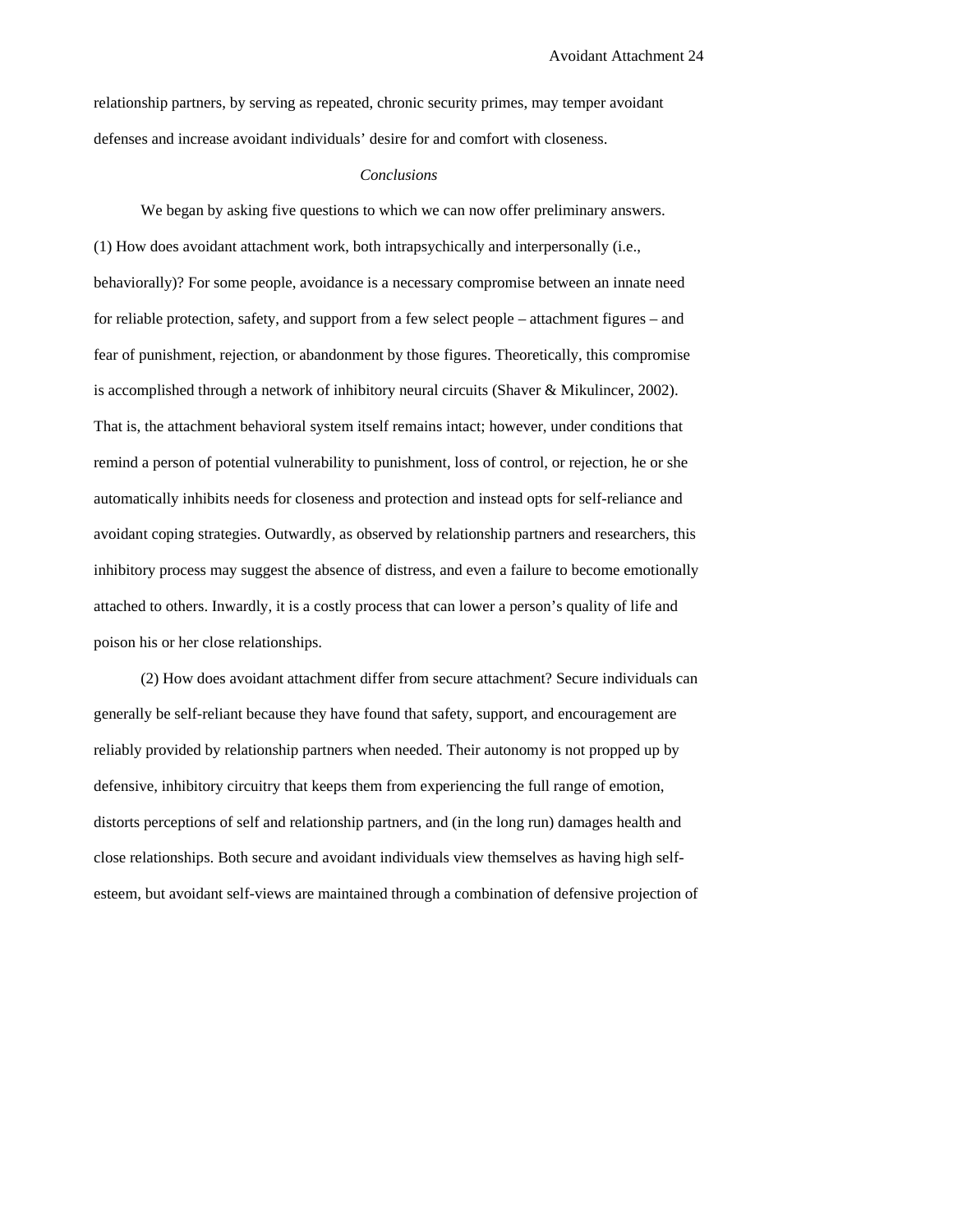their own unwanted traits onto others and suppression or repression of threats and fears. Secure individuals generally make good relationship partners by virtue, in part, of being competent, empathic caregivers. Avoidant individuals generally do not respond well to partners who are in need, and have trouble providing empathic care.

(3) Are avoidant individuals really "attached" in a measurable sense? Yes. When asked to complete the WHOTO questionnaire (Trinke & Bartholomew, 1997), which asks who participants would turn to in times of need, avoidant individuals list the same kinds of people that nonavoidant individuals do – parents, romantic partners, siblings, and friends (Mikulincer et al., 2002). Moreover, when avoidant research participants are primed with threatening words such as "failure," the lexical decision times for their named attachment figures decrease just like those of nonavoidant participants. Moreover, when avoidant individuals are asked to vividly imagine breaking up with their long-term relationship partner, their level of concern and autonomic arousal are similar to those of nonavoidant individuals (Fraley & Shaver, 1997). What makes them different is that they can shut off thinking about this painful topic at will, which less avoidant people (especially those who are high in attachment anxiety) have difficulty doing. Although avoidant individuals may *look* less attached in many situations (e.g., being more interested in extra-relationship sex, grieving less intensely following breakups), they are likely to be attached to their primary relationship partners in very real ways. Their reasons for being involved in long-term relationships are probably more or less the same as the reasons of nonavoidant individuals.

(4) Are avoidant adults truly "insecure," or can avoidance 'work' smoothly as a style of relating to others? Avoidant individuals are truly insecure, even if they do not say so on common measures of psychological distress. Their insecurity is often detected by indirect measures, such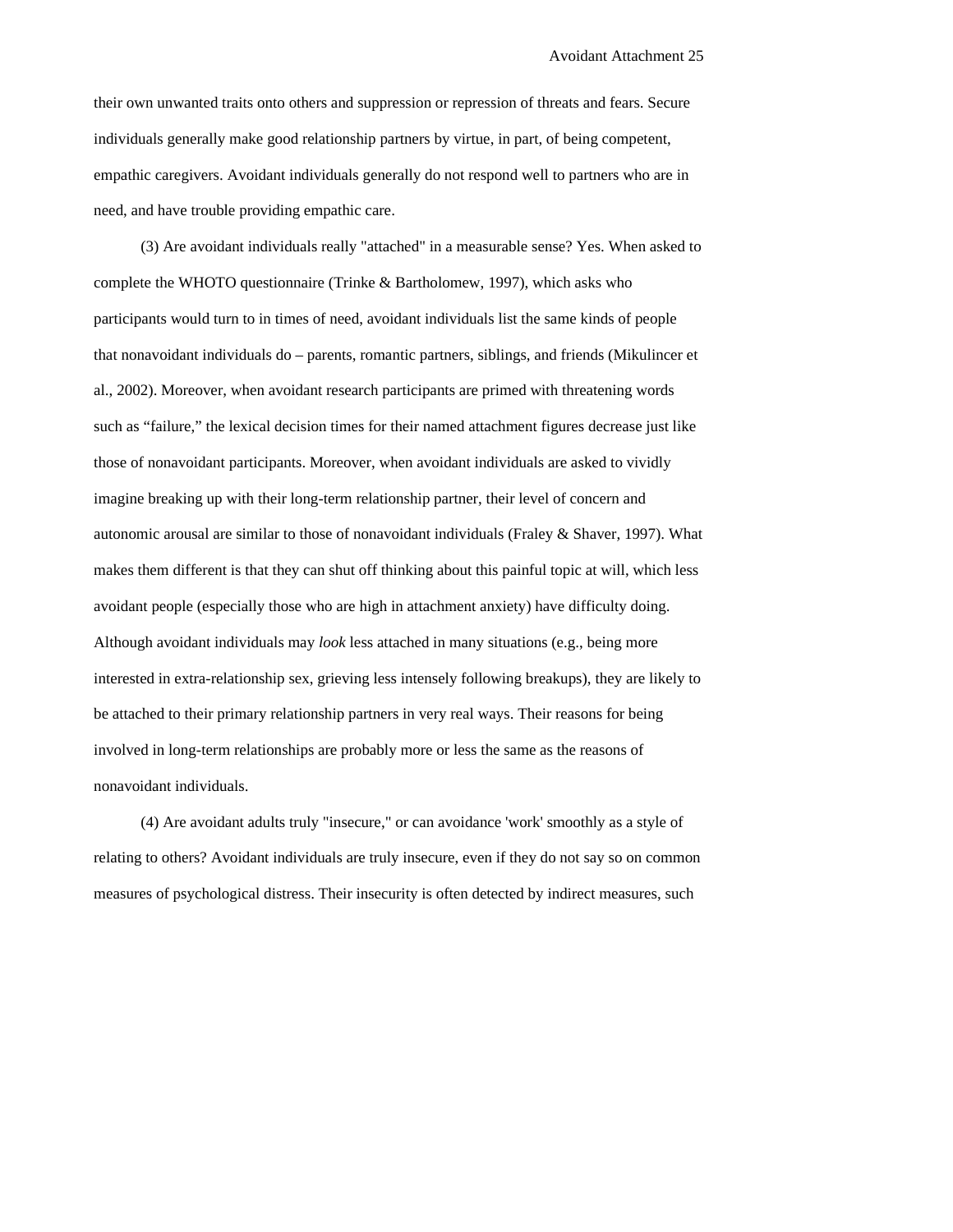as assessments of peer reports and physiological indices of distress, and is reflected in their relationships with others. Although avoidant individuals may be relatively successful at regulating attachment-related distress much of the time, their ability to relate to others is severely hindered by their repertoire of defensive strategies. Their close relationships are less intimate, interdependent, satisfying, and long-lasting than those of secure individuals.

(5) Can avoidance be transformed into security? Because avoidant research participants respond to security primes in the same ways, and to the same extent, as secure participants (Mikulincer & Shaver, 2001), we are optimistic that their attachment systems are capable of being transformed in the direction of security. Therapeutic interventions that serve a securityenhancing function have the potential to help avoidant individuals overcome their fear of intimacy.

Barring clinical intervention, however, avoidant individuals are likely to find themselves in an inevitable paradox: One the one hand, they, like anyone else, desire closeness and intimacy with others. Yet, on the other hand, the experience of closeness is likely to activate defensive processes that make those very experiences unlikely.

Thus, insofar as avoidant individuals simultaneously desire and avoid closeness and intimacy with others,

Returning the more general question… how can an individual be said to be avoidantly attached??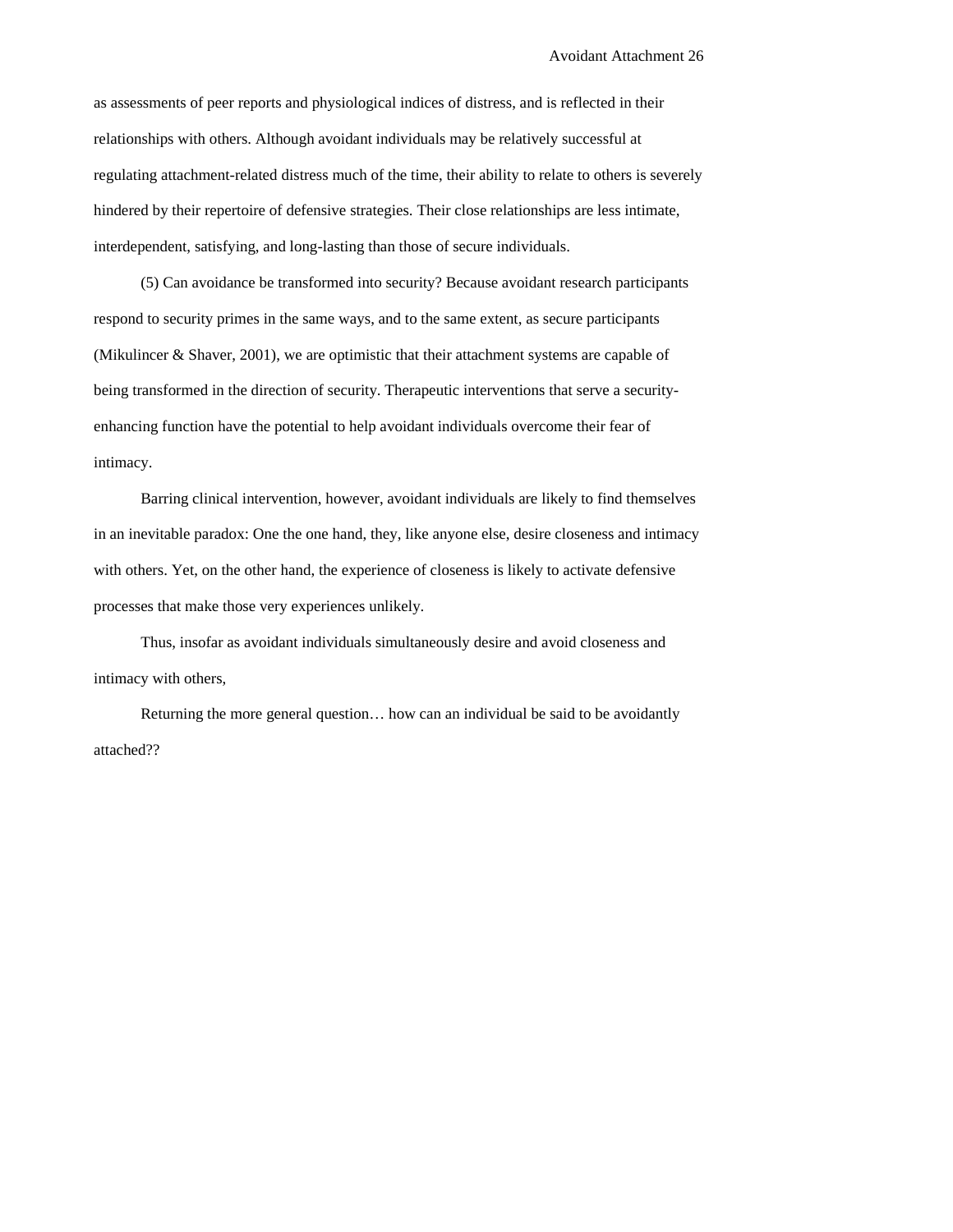### References

- Ainsworth, M. D. S., Blehar, M. C., Waters, E., & Wall, S. (1978). *Patterns of attachment: A psychological study of the strange situation*. Hillsdale, NJ: Erlbaum.
- Anders, S. L., & Tucker, J. S. (2000). Adult attachment style, interpersonal communication competence, and social support. *Personal Relationships, 7*, 379-389.
- Aron, A., Aron, E. N., & Allen, J. (1998). Motivations for unreciprocated love. *Personality and Social Psychology Bulletin, 24*, 787-796.
- Aron, A., Melinat, E., Aron, E. N., Vallone, R., & Bator, R. (1997). The experimental generation of interpersonal closeness: A procedure and some preliminary findings. *Personality and Social Psychology Bulletin, 23*, 363-377.
- Baldwin, M. W., Keelan, J. P. R., Fehr, B., Enns, V., & Koh-Rangarajoo, E. (1996). Social cognitive conceptualization of attachment working models: Availability and accessibility effects. *Journal of Personality and Social Psychology, 71*, 94-104.
- Berant, E., Mikulincer, M., & Florian, V. (2001). Attachment style and mental health: A 1-year follow-up study of mothers of infants with Congenital Heart Disease. *Personality and Social Psychology Bulletin, 27*, 956-968.

Bowlby, J. (1982). *Attachment and loss. Vol. I. Attachment*. New York: Basic Books.

- Birnbaum, G. E., Orr, I., Mikulincer, M., & Florian, V. (1997). When marriage breaks up- Does attachment style contribute to coping and mental health? *Journal of Social and Personal Relationships, 14*, 643-654.
- Brennan, K. A., & Shaver, P. R. (1995). Dimensions of adult attachment, affect regulation, and romantic relationship functioning. *Personality and Social Psychology Bulletin, 21,* 267- 283.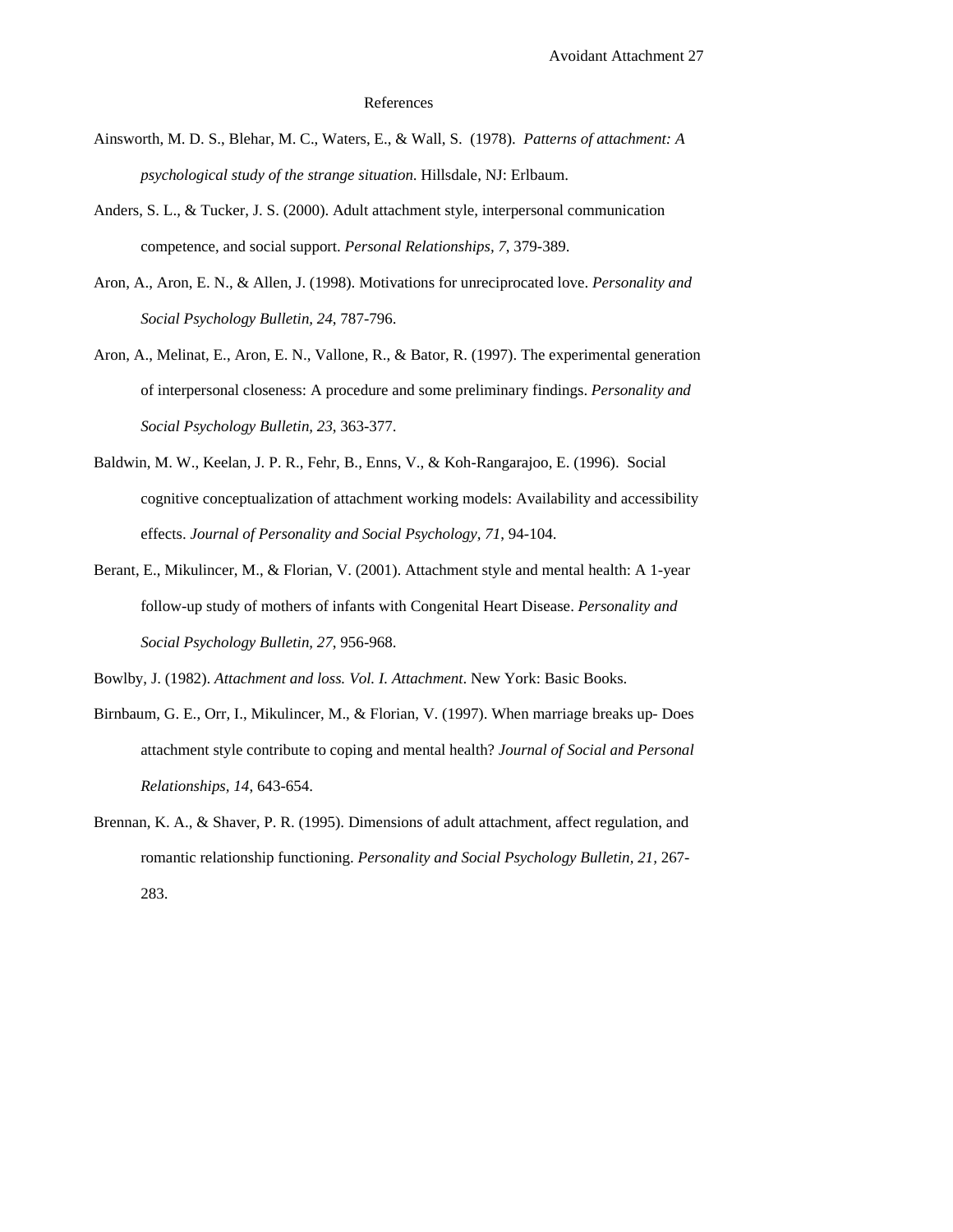- Brennan, K. A., Clark, C. L., & Shaver, P. R. (1998). Self-report measurement of adult attachment: An integrative overview. In J. A. Simpson & W. S. Rholes (Eds.), *Attachment theory and close relationships* (pp. 46-76). New York: Guilford Press.
- Cassidy, J., & Kobak, R. R. (1988). Avoidance and its relationship with other defensive processes. In J. Belsky & T. Nezworski (Eds.), *Clinical implications of attachment* (pp. 300-323). Hillsdale, NJ: Erlbaum. Cassidy, J., & Shaver, P. R. (Eds.). (1999). *Handbook of attachment: Theory, research, and clinical applications*. New York: Guilford Press.
- Collins, N. L., & Feeney, B. C. (2000). A safe haven: An attachment theory perspective on support seeking and caregiving in intimate relationships. *Journal of Personality and Social Psychology, 78*, 1053-1073.
- Collins, N. L., & Read, S. J. (1990). Adult attachment, working models, and relationship quality in dating couples. *Journal of Personality and Social Psychology, 58*, 644-663.Crowell, J. A., Fraley, R. C., & Shaver, P. R. (1999). Measurement of individual differences in adolescent and adult attachment. In J. Cassidy & P. R. Shaver (Eds.), *Handbook of attachment: Theory, research, and clinical applications* (pp.434-465). New York: Guilford Press.
- Dozier, M., & Kobak, R. R. (1992). Psychophysiology in attachment interviews: Converging evidence for deactivating strategies. *Child Development, 63*, 1473-1480.
- Edelstein, R. S., Alexander, K. W., Shaver, P. R., Schaaf, J. M., Quas, J. A., Lovas, G. S., & Goodman, G. S. (in press). Adult attachment style and parental responsiveness during a stressful event. *Attachment and Human Development*.
- Feeney, B. C., & Collins, N. L. (2001). Predictors of caregiving in adult intimate relationships: An attachment theoretical perspective. *Journal of Personality and Social Psychology, 80*,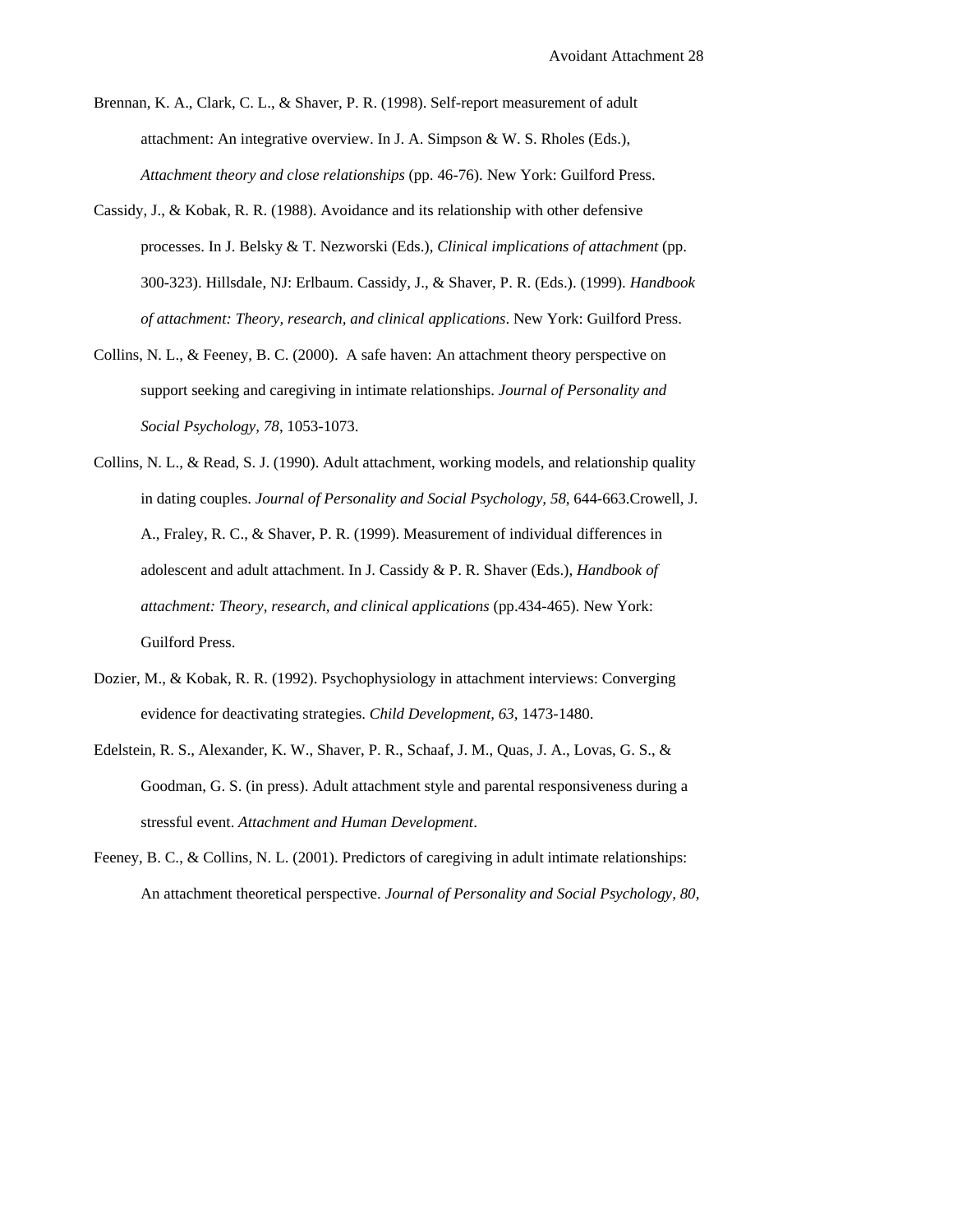972-994.

- Feeney, J. A. (1999). Adult attachment, emotional control, and marital satisfaction. *Personal Relationships, 6*, 169-185.
- Feeney, J. A. (1998). Adult attachment and relationship-centered anxiety: Responses to physical and emotional distancing. In J. A. Simpson & W. S. Rholes (Eds.), *Attachment theory and close relationships* (pp. 189-218). New York: Guilford Press.
- Feeney, J. A., & Noller, P. (1992). Attachment style and romantic love: Relationship dissolution. *Australian Journal of Psychology, 44*, 69-74.
- Firestone, R. W., & Catlett, J. (1999). *Fear of Intimacy*. Washington, D.C.: American Psychological Association.
- Fraley, R. C., & Davis, K. E. (1997). Attachment formation and transfer in young adults' close friendships and romantic relationships. *Personal Relationships, 4*, 131-144.
- Fraley, R. C., Davis, K. E., & Shaver, P. R. (1998). Dismissing avoidance and the defensive organization of emotion, cognition, and behavior. In J. A. Simpson & W. S. Rholes (Eds.), *Attachment theory and close relationships* (pp. 249-279). New York: Guilford Press.
- Fraley, R. C., & Shaver, P. R. (1997). Adult attachment and the suppression of unwanted thoughts. *Journal of Personality and Social Psychology, 73*, 1080-1091.
- Fraley, R. C., & Shaver, P. R. (1998). Airport separations: A naturalistic study of adult attachment dynamics in separating couples. *Journal of Personality and Social Psychology, 75*, 1198-1212.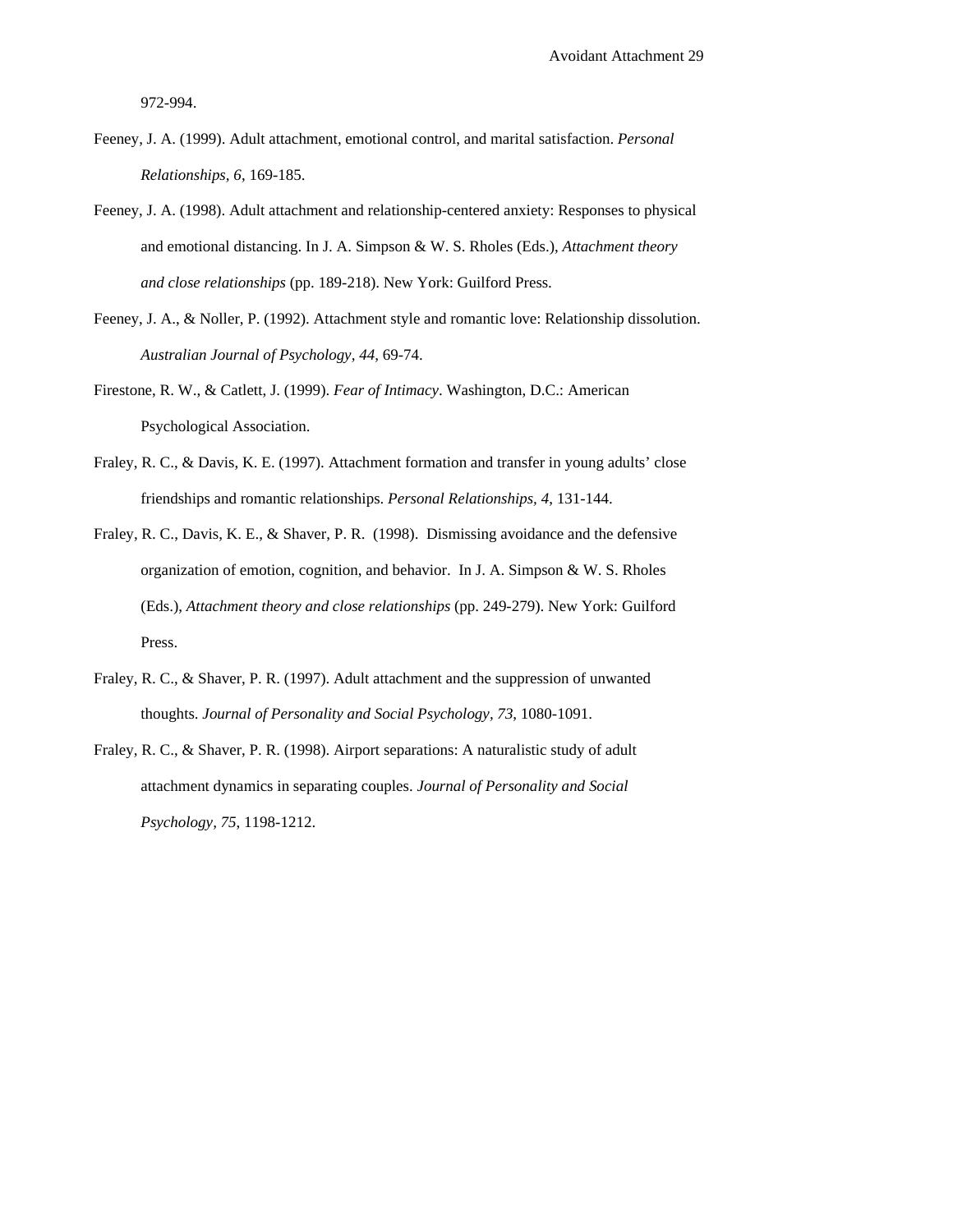- Fraley, R. C., & Shaver, P. R. (2000). Adult romantic attachment: Theoretical developments, emerging controversies, and unanswered questions. *Review of General Psychology, 4*, 132-154.
- Fraley, R. C., & Waller, N. G. (1998). Adult attachment patterns: A test of the typological model. In J. A. Simpson & W. S. Rholes (Eds.), *Attachment theory and close relationships* (pp. 77-114). New York: Guilford Press.
- George, C., Kaplan, N., & Main, M. (1984). *Adult Attachment Interview*. Unpublished manuscript. University of California, Berkeley.
- Grossmann, K. E., Grossmann, K., & Schwan, A. (1986). Capturing the wider view of attachment: A reanalysis of Ainsworth's strange situation. In C. E. Izard & P. B. Read (Eds.), *Measuring emotions in infants and children* (Vol. 2, pp. 124-171). New York: Cambridge University Press.
- Guerrero, L. K. (1998). Attachment-style differences in the experience and expression of romantic jealousy. *Personal Relationships, 5*, 273-291.
- Hazan, C., & Shaver, P. R. (1987). Romantic love conceptualized as an attachment process. *Journal of Personality and Social Psychology, 52*, 511-524.
- Hazan, C., & Shaver, P. R. (1990). Love and work: An attachment-theoretical perspective. *Journal of Personality and Social Psychology, 59*, 270-280.
- Hazan, C., Zeifman, D., & Middleton, K. (1994, July). *Adult romantic attachment, affection, and sex.* Paper presented at the  $7<sup>th</sup>$  International Conference on Personal Relationships, Groningen, the Netherlands.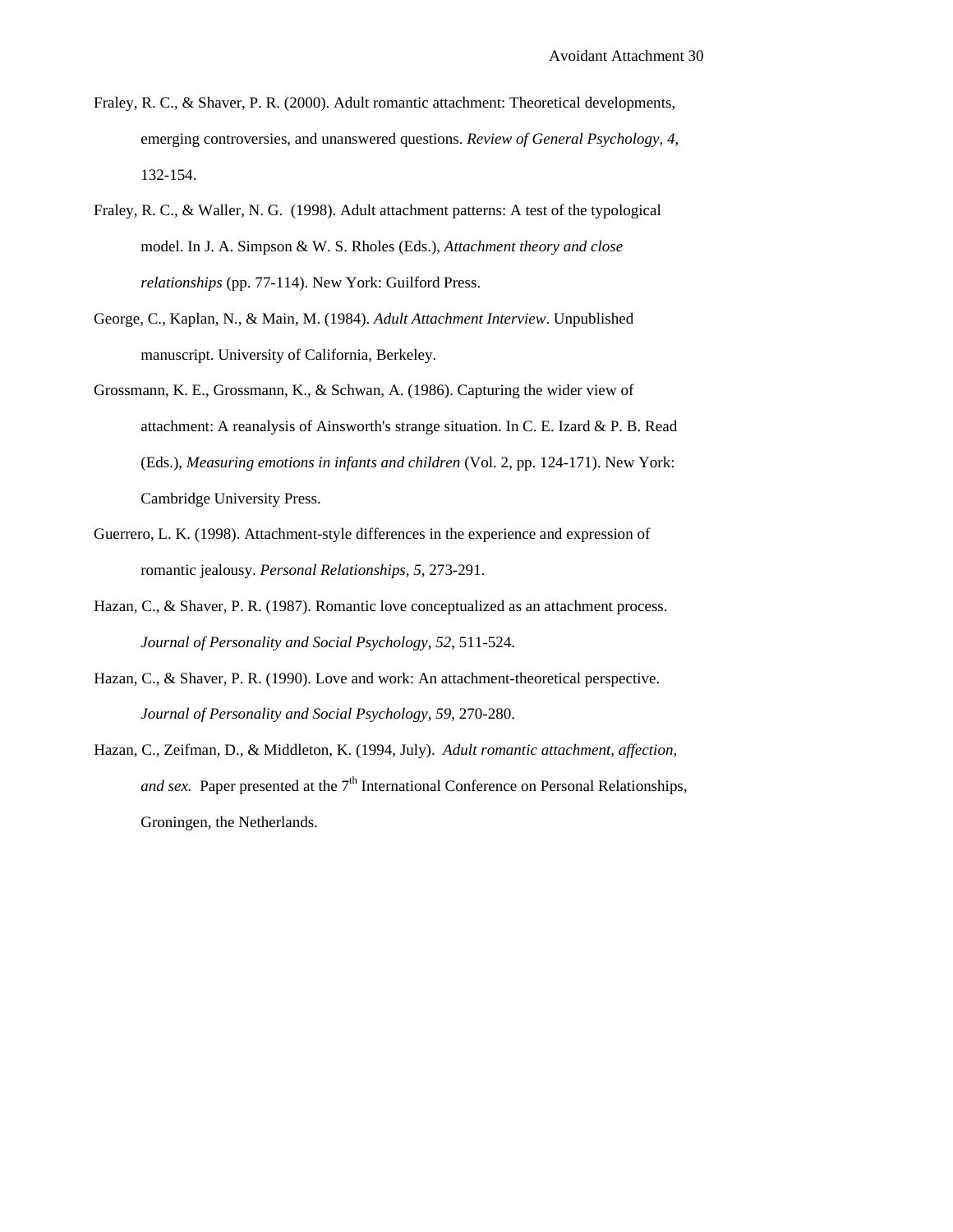- Hesse, E. (1999). The adult attachment interview: Historical and current perspectives. In J. Cassidy & P. R. Shaver (Eds.), *Handbook of attachment: Theory, research, and clinical applications* (pp. 395-433). New York: Guilford Press.
- Johnson, S. M. (1987). Humanizing the narcissistic style. New York, NY: W. W. Norton & Company.
- Johnson, S. M. (1996). *The practice of emotionally-focused marital therapy. Creating connection*. NY: Brunner/ Mazel.
- Johnson, S. M., Makinen, J. A., & Millikin, J. W. (2001). Attachment injuries in couple relationships: A new perspective on impasses in couples therapy. *Journal of Marital and Family Therapy, 27*, 145-156.
- Johnson, S. M., & Sims, A. (2000). Attachment theory: A map for couples therapy. In T. M. Levy (Ed.), Handbook of attachment interventions (pp. 169-191). San Diego: Academic Press.
- Kirkpatrick, L. E., & Davis, K. E. (1994). Attachment style, gender, and relationship stability: A longitudinal analysis. *Journal of Personality and Social Psychology, 66*, 502-512.
- Kirkpatrick, L. A., & Hazan, C. (1994). Attachment styles and close relationships: A four-year prospective study. *Personal Relationships, 1*, 123-142.
- Kobak, R., & Sceery, A. (1988). Attachment in late adolescence: Working models, affect regulation, and representations of self and others. *Child Development, 59*, 135-146.
- Levy, M. B., & Davis, K. E. (1998). Lovestyles and attachment styles compared: Their relations to each other and to various relationship characteristics. *Journal of Social and Personal Relationships, 5*, 439-471.
- Lussier, Y., Sabourin, S., & Turgeon, C. (1997). Coping strategies as moderators of the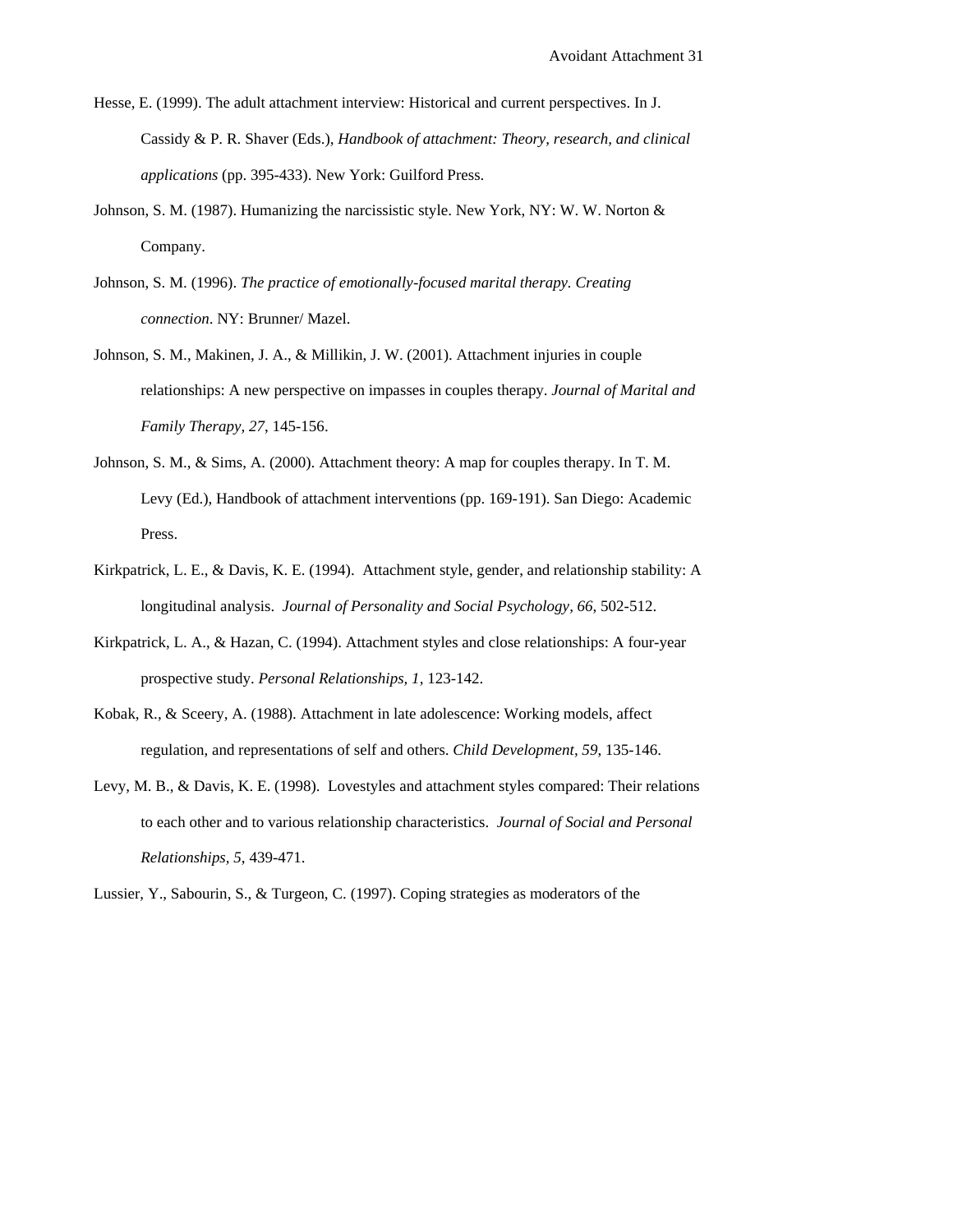relationship between attachment and marital adjustment. *Journal of Social and Personal Relationships, 14*, 777-791.

- Main, M. (1981). Avoidance in the service of attachment: A working paper. In K. Immelmann, G. Barlow, L. Petrinovich, & M. Main (Eds.), *Behavioral development: The Bielefeld interdisciplinary project* (pp. 651-693). New York: Cambridge University Press.
- McCullough, L. (2001). Desensitization of affect phobias in short-term dynamic psychotherapy. In M. Solomon et al. (Eds.), *Short-term therapy for long-term change* (pp. 54-82). New York: Norton.
- Mikulincer, M. (1997). Adult attachment style and information processing: Individual differences in curiosity and cognitive closure. *Journal of Personality and Social Psychology, 72*, 1217-1230*.*
- Mikulincer, M. (1998). Adult attachment style and affect regulation: Strategic variations in selfappraisals. *Journal of Personality and Social Psychology, 75,* 420-435*.*
- Mikulincer, M., & Arad, D. (1999). Attachment, working models, and cognitive openness in close relationships: A test of chronic and temporary accessibility effects. Journal of *Personality and Social Psychology, 77*, 710-725.
- Mikulincer, M., Birnbaum, G., Woddis, D., & Nachmias, O. (2000). Stress and accessibility of proximity-related thoughts: Exploring the normative and intraindividual components of attachment theory. *Journal of Personality and Social Psychology, 78*, 509-523.
- Mikulincer, M., & Florian, V. (1998). The relationship between adult attachment styles and emotional and cognitive reactions to stressful events. In J. A. Simpson & W. S. Rholes (Eds.), *Attachment theory and close relationships* (pp. 143-165). New York: Guilford Press.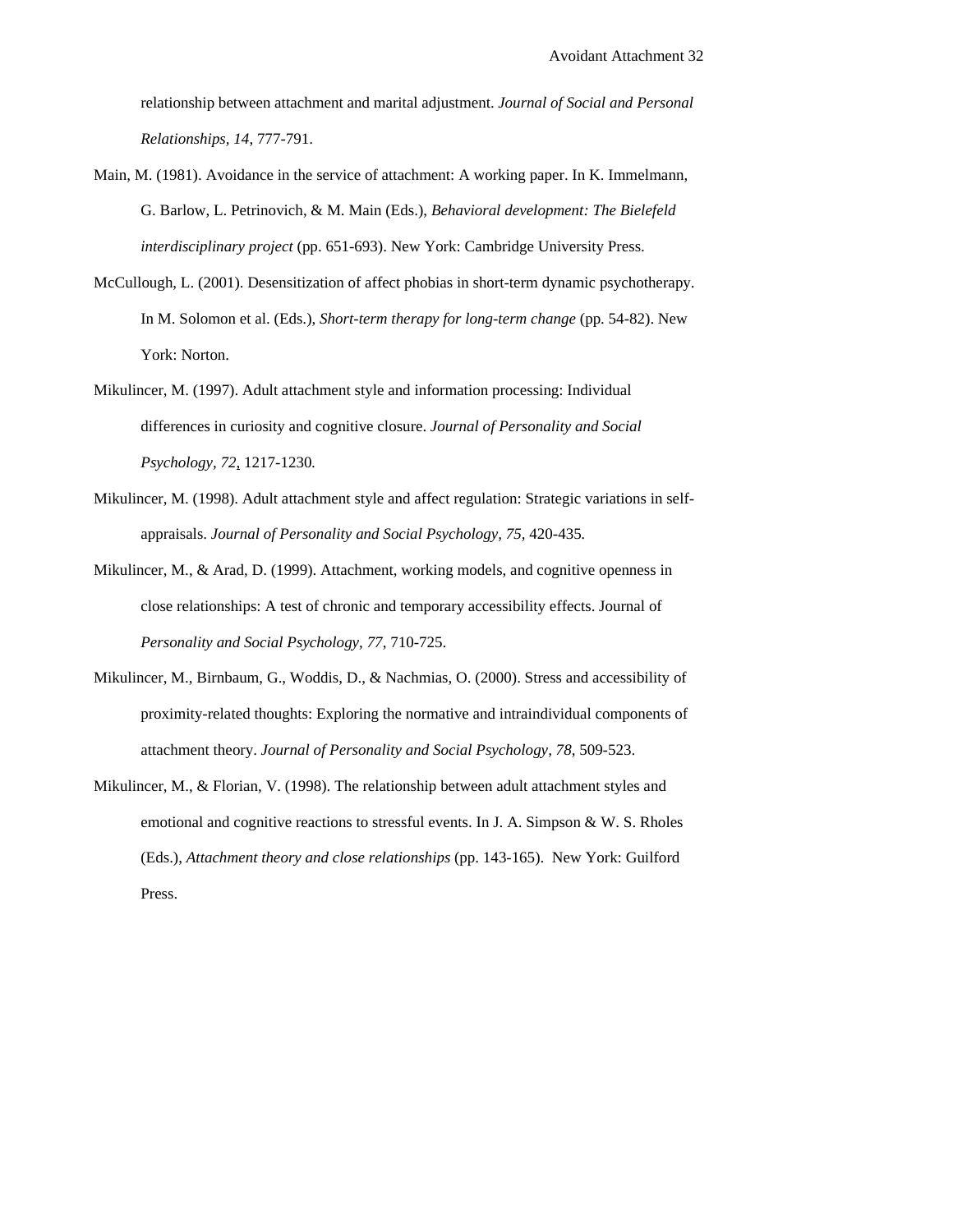- Mikulincer, M., Florian, V., & Tolmacz, R. (1990). Attachment styles and fear of death: A case of affect regulation. *Journal of Personality and Social Psychology, 58*, 273-280.
- Mikulincer, M., Florian, V., & Weller, A. (1993). Attachment styles, coping strategies, and posttraumatic psychological distress: The impact of the Gulf War in Israel. *Journal of Personality and Social Psychology, 68*, 817-826.
- Mikulincer, M., Gillath, O., Halevy, V., Avihou, N., Avidan, S., Eshkoli, N. (2001). Attachment theory and reactions to others' needs: Evidence that activation of the sense of attachment security promotes empathic responses. *Journal of Personality and Social Psychology, 81*, 1205-1224.
- Mikulincer, M., Gillath, O., & Shaver, P. R. (2002). Activation of the attachment system in adulthood: Threat-related primes increase the accessibility of mental representations of attachment figures. *Journal of Personality and Social Psychology, 83,* 881-895.
- Mikulincer, M., & Horesh, N. (1999). Adult attachment style and the perception of others The role of projective mechanisms. *Journal of Personality and Social Psychology, 76*, 1022- 1034*.*
- Mikulincer, M., & Nachshon, O. (1991). Attachment styles and patterns of self-disclosure. *Journal of Personality and Social Psychology, 61*, 321-331.
- Mikulincer, M., & Orbach, I. (1995) Attachment styles and repressive defensiveness: The accessibility and architecture of affective memories. *Journal of Personality and Social Psychology, 68*, 917-925.
- Mikulincer, M, Orbach, I., & Iavnieli, D. (1998). Adult attachment style and affect regulation: Strategic variations in subjective self-other similarity. *Journal of Personality and Social Psychology, 75,* 436-448.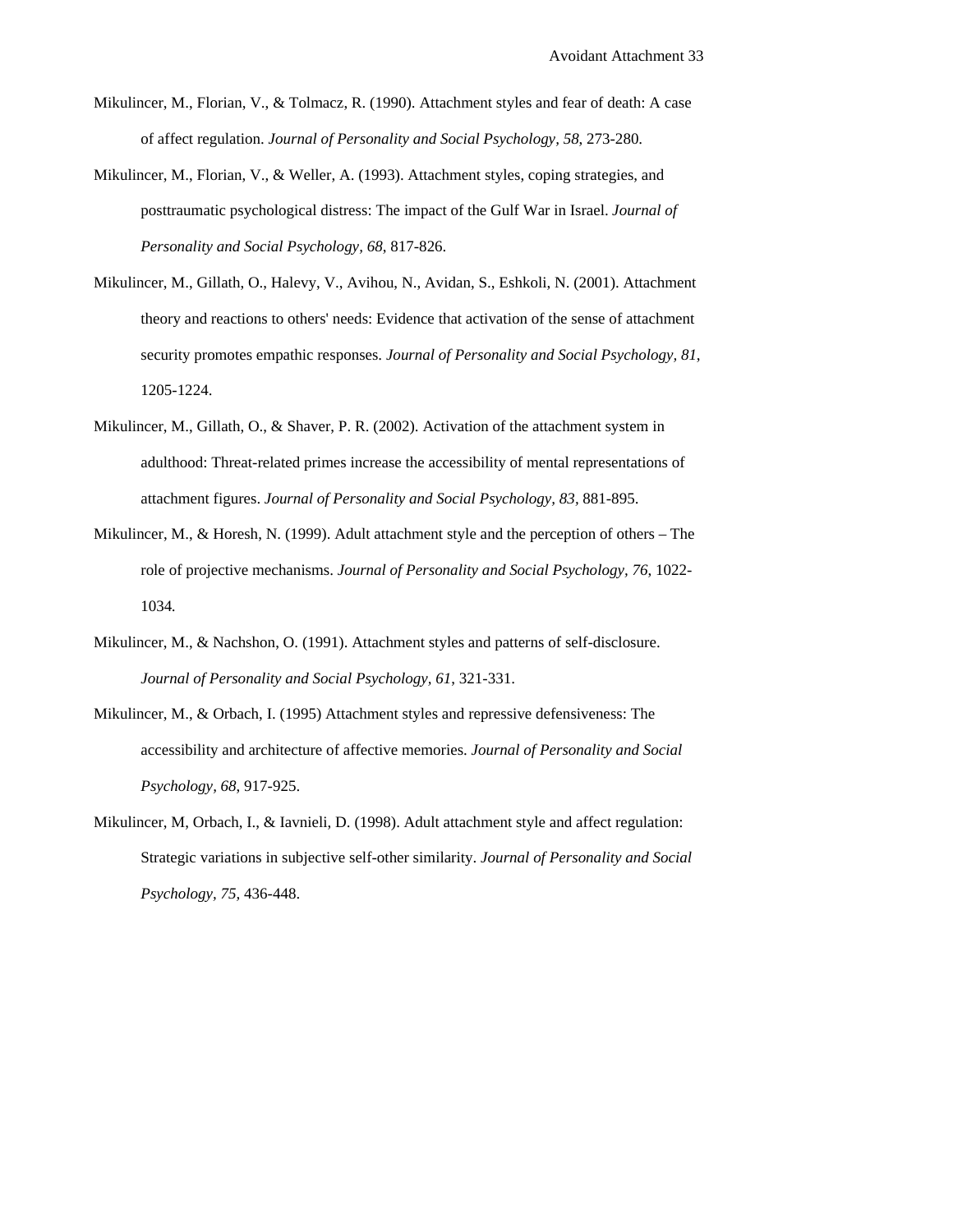- Mikulincer, M., & Shaver, P. R. (2001). Attachment theory and intergroup bias: Evidence that priming the secure base schema attenuates negative reactions to out-groups. *Journal of Personality and Social Psychology, 81*, 97-115.
- Mikulincer, M., & Sheffi, E. (2000). Adult attachment style and cognitive reactions to positive affect: A test of mental categorization and creative problem solving. *Motivation and Emotion, 24,* 149-174.
- *Oxford American dictionary*. (1980). New York, NY: Oxford University Press.
- Rholes, W. S., Simpson, J. A., & Blakely, B. S. (1995). Adult attachment styles and mothers' relationships with their young children. *Personal Relationships, 2*, 35-54.
- Rholes, W. S., Simpson, J. A., Blakely, B. S., Lanigan, L., & Allen, E. A. (1997). Adult attachment styles, the desire to have children, and working models of parenthood. *Journal of Personality, 65*, 357-385.
- Rholes, W. S., Simpson, J. A., & Orina, M. M. (1999). Attachment and anger in an anxietyprovoking situation. *Journal of Personality and Social Psychology, 76*, 940-957.
- Schachner, D. A., & Shaver, P. R. (2002). Attachment style and human mate poaching. *New Review of Social Psychology, 1*.
- Shaver, P. R., Hazan, C., & Bradshaw, D. (1988). Love as attachment: The integration of three behavioral systems. In R. J. Sternberg & M. Barnes (Eds.), *The psychology of love* (pp. 68-99). New Haven, CT: Yale University Press.
- Shaver, P. R., & Mikulincer, M. (2002). Attachment-related psychodynamics. *Attachment and Human Development*.